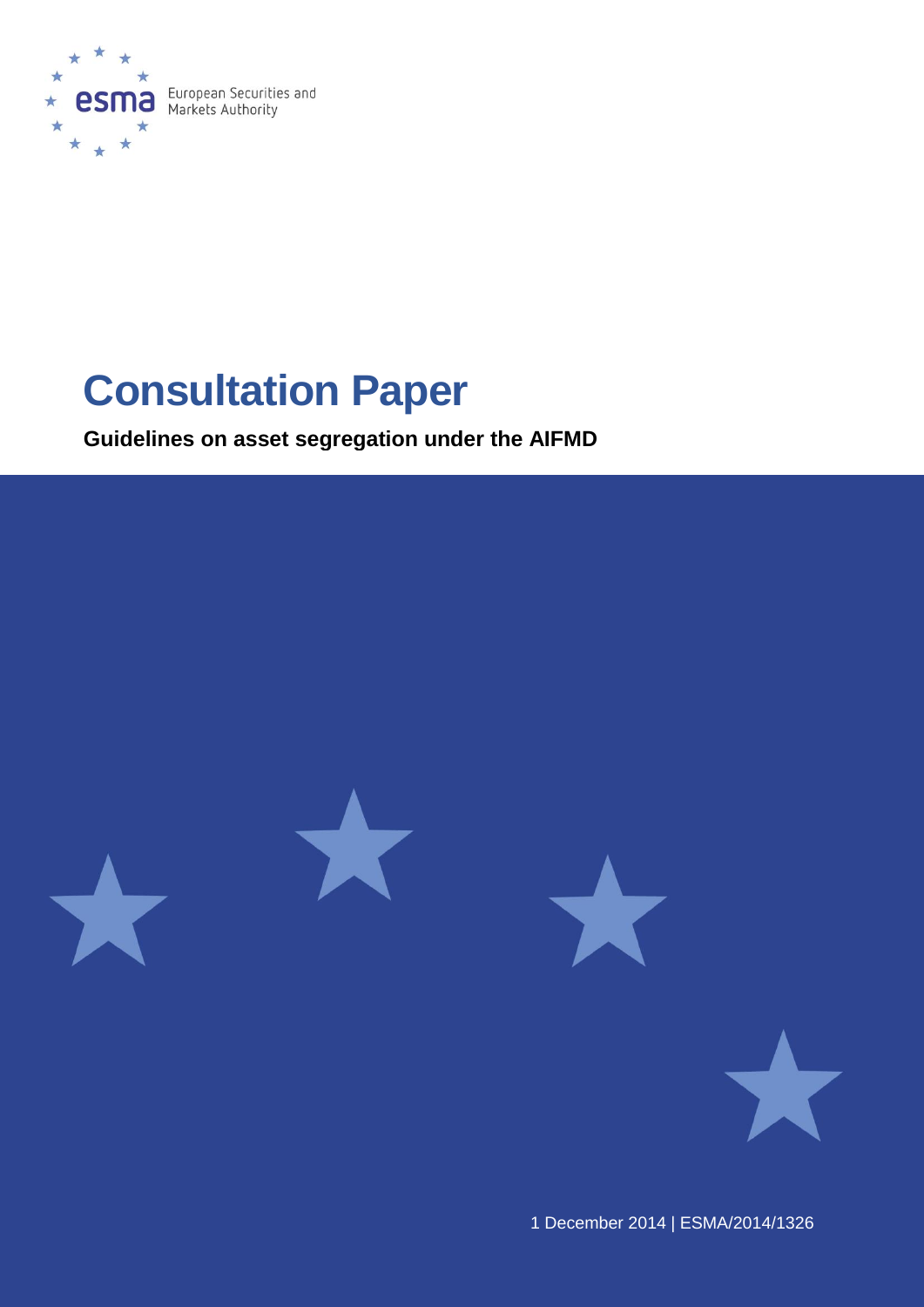

Date: 1 December 2014 ESMA/2014/1326

## **Responding to this paper**

ESMA invites comments on all matters in this paper and in particular on the specific questions summarised in Annex 1. Comments are most helpful if they:

- 1. respond to the question stated;
- 2. indicate the specific question to which the comment relates;
- 3. contain a clear rationale; and
- 4. describe any alternatives ESMA should consider.

ESMA will consider all comments received by **30 January 2015.** 

All contributions should be submitted using the [reply form,](http://www.esma.europa.eu/system/files/form_to_reply_g_aifmd.doc) and uploaded on [www.esma.europa.eu](http://www.esma.europa.eu/) under the heading 'Your input - Consultations'.

#### **Publication of responses**

All contributions received will be published following the close of the consultation, unless you request otherwise. Please clearly and prominently indicate in your submission any part you do not wish to be publically disclosed. A standard confidentiality statement in an email message will not be treated as a request for non-disclosure. A confidential response may be requested from us in accordance with ESMA's rules on access to documents. We may consult you if we receive such a request. Any decision we make not to disclose the response is reviewable by ESMA's Board of Appeal and the European Ombudsman.

#### **Data protection**

Information on data protection can be found at [www.esma.europa.eu](http://www.esma.europa.eu/) under the heading [Legal Notice.](http://www.esma.europa.eu/legal-notice)

#### **Who should read this paper**

This document will be of interest to (i) depositaries of alternative investment funds and their delegates (including prime brokers and collateral managers) and their trade associations, (ii) alternative investment funds managers and their trade associations, as well as (iii) institutional and retail investors investing into such funds and their associations.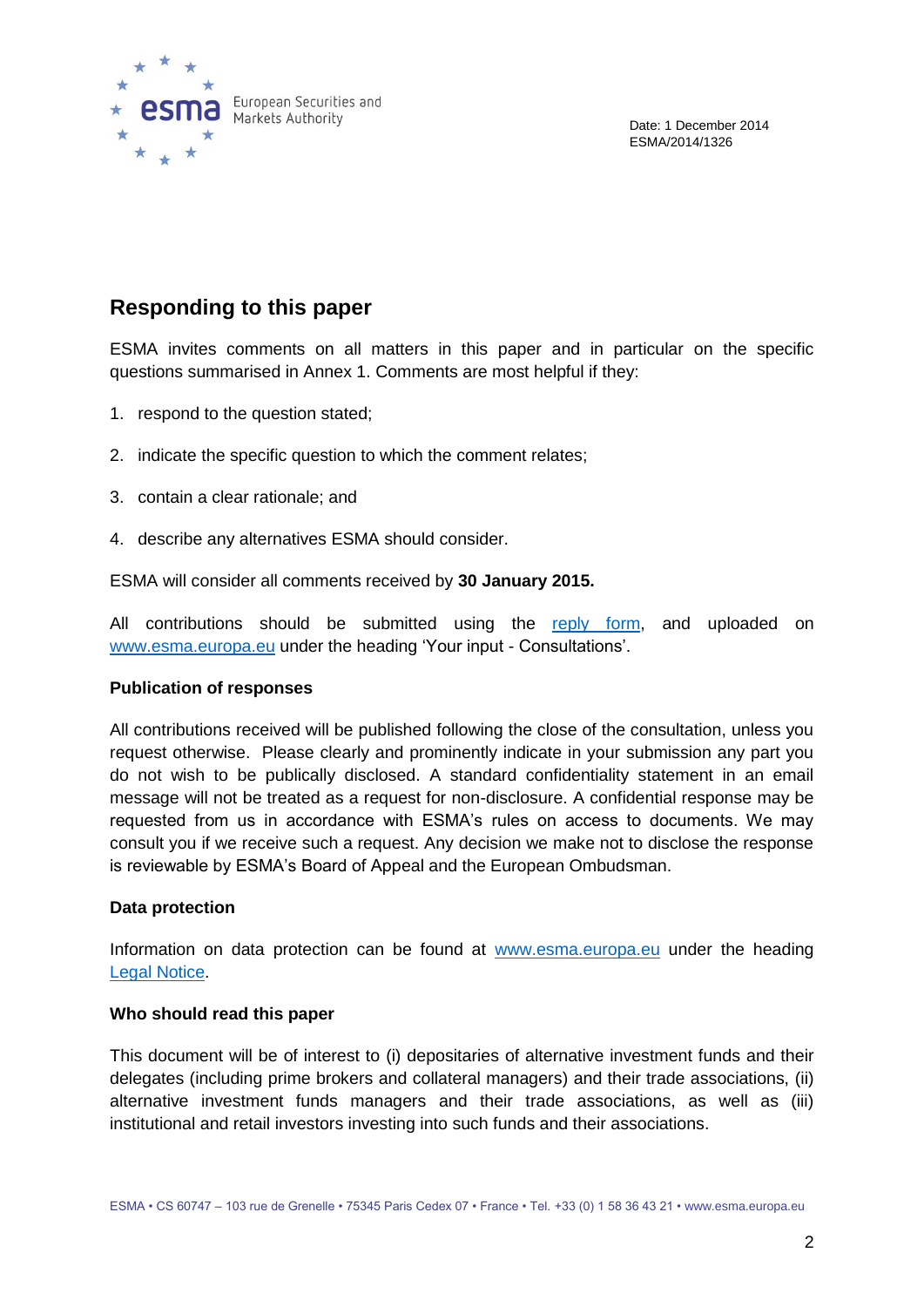

# **Table of Contents**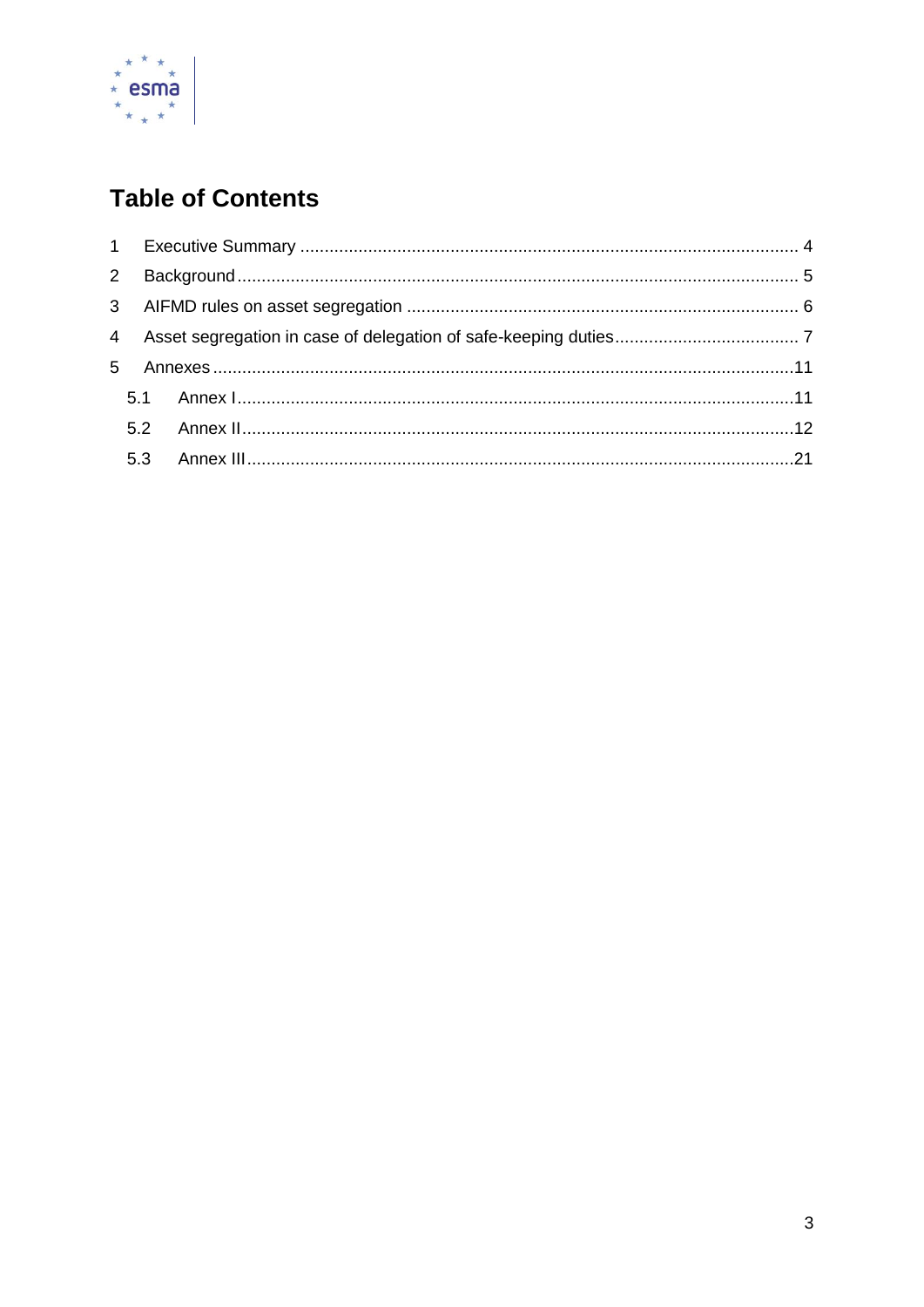

# <span id="page-3-0"></span>**1 Executive Summary**

#### **Reasons for publication**

With a view to ensuring a common, uniform and consistent application of the rules on depositaries under the AIFMD and its implementing measures, ESMA has decided to develop guidelines on the AIFMD asset segregation requirements. In this consultation paper, ESMA is seeking feedback from external stakeholders on its proposal for those guidelines.

#### **Contents**

This consultation paper sets out ESMA's proposals for possible guidelines regarding the asset segregation requirements in case of delegation of safe-keeping duties by the appointed depositary of an AIF. Section 2 explains the background to ESMA proposals. Section 3 describes the rules on asset segregation set out under the AIFMD Level 1 and 2. Section 4 sets out our proposal on the guidance on the asset segregation requirements in case of delegation of safe-keeping duties. This proposal is spelled out in two different possible options on which ESMA is seeking feedback from respondents to this consultation. Annex I provides for the summary of questions while Annex II includes the cost-benefit analysis. Annex III contains the full text of the draft guidelines.

#### **Next Steps**

ESMA will consider the feedback it receives to this consultation with a view to finalising the guidelines and publishing a final report in Q2 2015.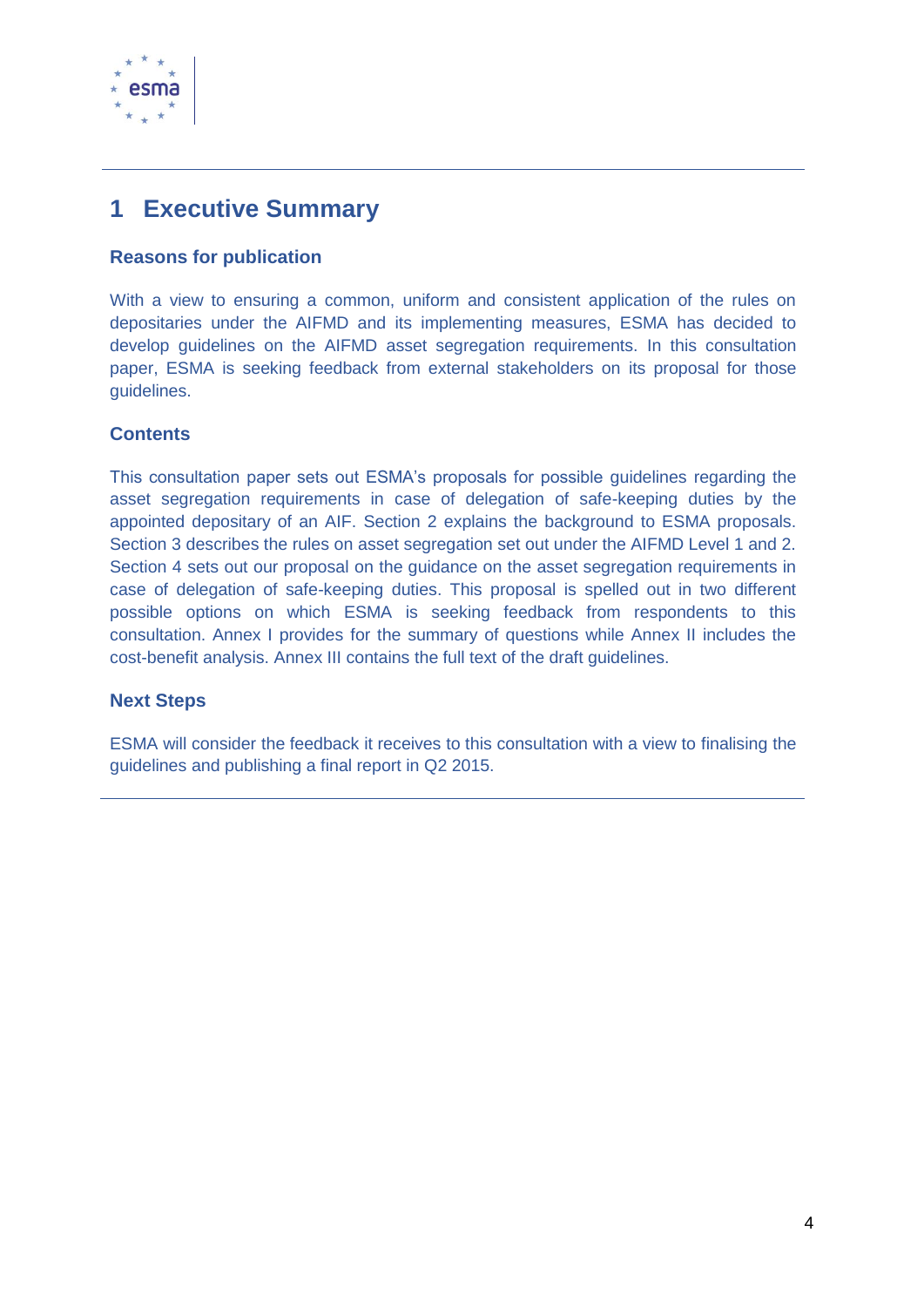

# <span id="page-4-0"></span>**2 Background**

- 1. Directive 2011/61/EU (AIFMD) puts in place a comprehensive framework for the regulation of alternative investment fund managers within Europe. The extensive requirements with which AIFMs must comply are designed to ensure that AIFs can be managed and sold on a cross-border basis.
- 2. Since the adoption of the AIFMD, ESMA has produced a range of material relating to the application of the Directive (including technical advice to the European Commission, guidelines, regulatory technical standards and Q&As).
- 3. In particular, on 11 November 2011 ESMA delivered its technical advice to the European Commission relating, inter alia, to the depositary rules under the AIFMD.<sup>1</sup> Based on this advice, the European Commission adopted the Commission Delegated Regulation (EU) No 231/2013 of 19 December 2012 supplementing Directive 2011/61/EU of the European Parliament and of the Council with regard to exemptions, general operating conditions, depositaries, leverage, transparency and supervision (Level 2 Regulation).
- 4. In order to promote common supervisory approaches and practices in the application of the AIFMD and its implementing measures, ESMA further developed a Q&A under Article 29(2) of the ESMA Regulation<sup>2</sup> on the application of the AIFMD.<sup>3</sup> This Q&A clarifies some of the depositary provisions under the AIFMD regime, including matters such as the depositary's cash monitoring duties, the delegation of tasks by the depositary and the scope of the custody duties.
- 5. Additional clarifications on the depositary provisions are included in the European Commission Q&A on AIFMD. 4
- 6. The depositary provisions and, in particular, those on asset segregation are a key aspect of the AIFMD framework and are aimed at improving investor protection. ESMA sees merit in further fostering convergence among supervisors across Europe on these provisions. Therefore, with a view to ensuring a common, uniform and consistent application of the rules on depositaries under the AIFMD and its implementing measures, ESMA has decided to consult on a proposal for guidelines on the AIFMD asset segregation requirements.
- 7. While the guidelines are of most immediate relevance to depositaries of AIFs (and their delegates), and the AIFMD (both the Level 1 Directive and the Level 2 Regulation) clearly sets out rules for the depositary to comply with, the depositary is not necessarily subject to authorisation under the AIFMD. Taking into account that it is the AIFM which is

1

<sup>1</sup> ESMA's technical advice to the European Commission on possible implementing measures of the Alternative Investment Fund Managers Directive (ESMA/2011/379), available a[t http://www.esma.europa.eu/system/files/2011\\_379.pdf.](http://www.esma.europa.eu/system/files/2011_379.pdf)   $2$  Regulation (EU) No 1095/2010.

 $3$  The latest version of the Q&A at the time of publication of this report is dated 30 September 2014 and available at

[http://www.esma.europa.eu/system/files/2014-1194\\_qa\\_on\\_aifmd.pdf.](http://www.esma.europa.eu/system/files/2014-1194_qa_on_aifmd.pdf)<br>4 http://og.ouropa.eu/vgol/indox.efm?fuggortion-logicletion.phou/8lid=0 [http://ec.europa.eu/yqol/index.cfm?fuseaction=legislation.show&lid=9.](http://ec.europa.eu/yqol/index.cfm?fuseaction=legislation.show&lid=9)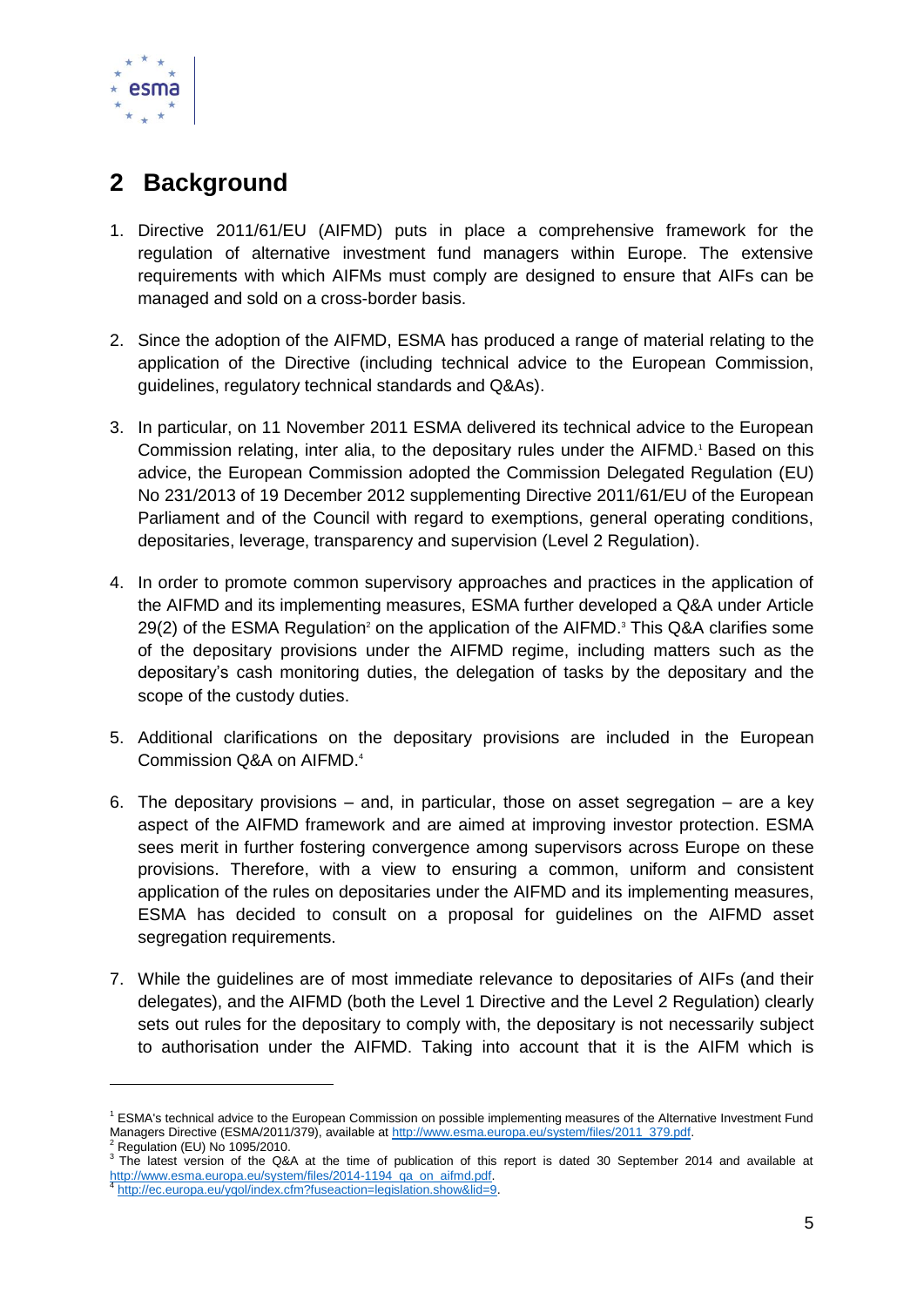

ultimately responsible for the compliance with the AIFMD rules (see recital 11 of the Level 1 Directive), ESMA considers it appropriate to apply the proposed guidelines to AIFMs, depositaries of AIFs and competent authorities.

# <span id="page-5-0"></span>**3 AIFMD rules on asset segregation**

8. The AIFMD requires AIFMs to ensure that, for each AIF they manage, a single depositary is appointed in accordance with the provisions of Article 21 of the Directive. Article 21(8) of the AIFMD provides that

*The assets of the AIF or the AIFM acting on behalf of the AIF shall be entrusted to the depositary for safe-keeping, as follows:*

- *(a) for financial instruments that can be held in custody:*
	- *(i) the depositary shall hold in custody all financial instruments that can be registered in a financial instruments account opened in the depositary's books and all financial instruments that can be physically delivered to the depositary;*
	- *(ii) for that purpose, the depositary shall ensure that all those financial instruments that can be registered in a financial instruments account opened in the depositary's books are registered in the depositary's books within segregated accounts in accordance with the principles set out in Article 16 of Directive 2006/73/EC, opened in the name of the AIF or the AIFM acting on behalf of the AIF, so that they can be clearly identified as belonging to the AIF in accordance with the applicable law at all times;*
- *(b) for other assets:*
	- *(i) the depositary shall verify the ownership of the AIF or the AIFM acting on behalf of the AIF of such assets and shall maintain a record of those assets for which it is satisfied that the AIF or the AIFM acting on behalf of the AIF holds the ownership of such assets;*
	- *(ii) the assessment whether the AIF or the AIFM acting on behalf of the AIF holds the ownership shall be based on information or documents provided by the AIF or the AIFM and, where available, on external evidence;*
	- (iii) *the depositary shall keep its record up-to-date.*
- 9. According to Article 21(11), second sub-paragraph of the AIFMD,

*The depositary may delegate to third parties the functions referred to in paragraph 8 subject to the following conditions:*

[…]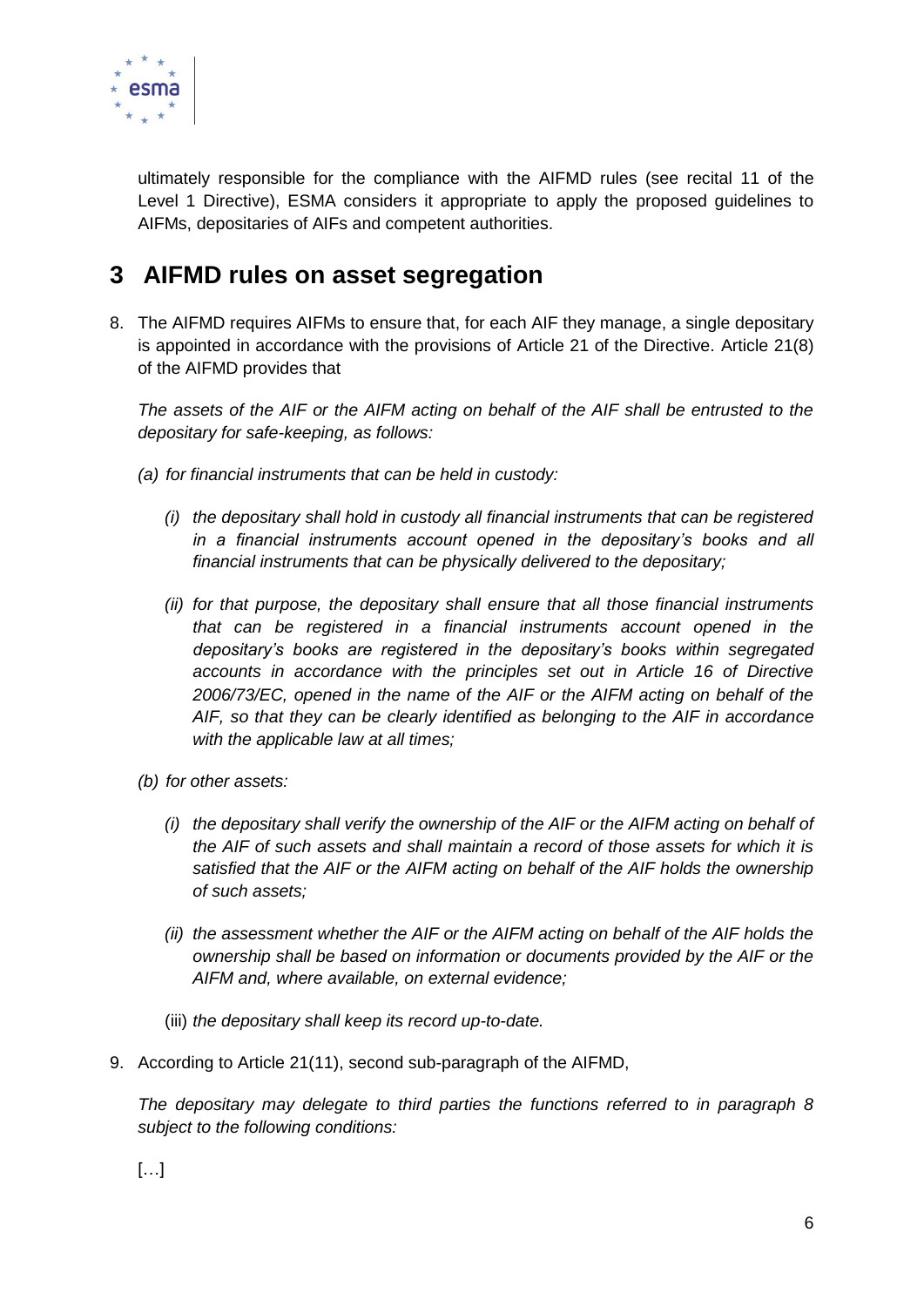

*(d) the depositary ensures that the third party meets the following conditions at all times during the performance of the tasks delegated to it:*

 $\left[\ldots\right]$ 

- *(iii) the third party segregates the assets of the depositary's clients from its own assets and from the assets of the depositary in such a way that they can at any time be clearly identified as belonging to clients of a particular depositary;* […]
- 10. Recital 40 of the AIFMD provides for the following in case of delegation of the safekeeping duties to a third party:

*A third party to whom the safe-keeping of assets is delegated should be able to maintain a common segregated account for multiple AIFs, a so-called 'omnibus account'.*

- 11. Article 21(17) of the AIFMD mandated the Commission to adopt, by means of delegated acts, measures specifying, inter alia, the segregation obligation pursuant to point (d)(iii) of paragraph 11 of Article 21.
- 12. Article 99(1) of the Level 2 Regulation sets out the relevant rules specifying the segregation obligation and states that

*Where safekeeping functions have been delegated wholly or partly to a third party, a depositary shall ensure that the third party, to whom safe-keeping functions are delegated pursuant to Article 21(11) of Directive 2011/61/EU, acts in accordance with the segregation obligation laid down in point (iii) of Article 21(11)(d) of Directive 2011/61/EU by verifying that the third party:*

*(a) keeps such records and accounts as are necessary to enable it at any time and without delay to distinguish assets of the depositary's AIF clients from its own assets, assets of its other clients, assets held by the depositary for its own account and assets held for clients of the depositary which are not AIFs;* […]

# <span id="page-6-0"></span>**4 Asset segregation in case of delegation of safe-keeping duties**

- 13. According to Article 21(8)(a)(ii) of the AIFMD, when the depositary does not delegate the safe-keeping of those financial instruments that can be registered in a financial instruments account opened in the depositary's books to a third party, the segregation requirements set out in Article 16 of Directive 2006/73/EC apply at the level of the depositary.
- 14. When the safe-keeping duties are delegated to a third party, the asset segregation requirements under Article 21(11)(d) of the AIFMD and Article 99(1)(a) of the Level 2 Regulation apply at the level of the third party. As regards the segregation of assets in case of further delegation, Level 1 imposes the same requirements. Questions have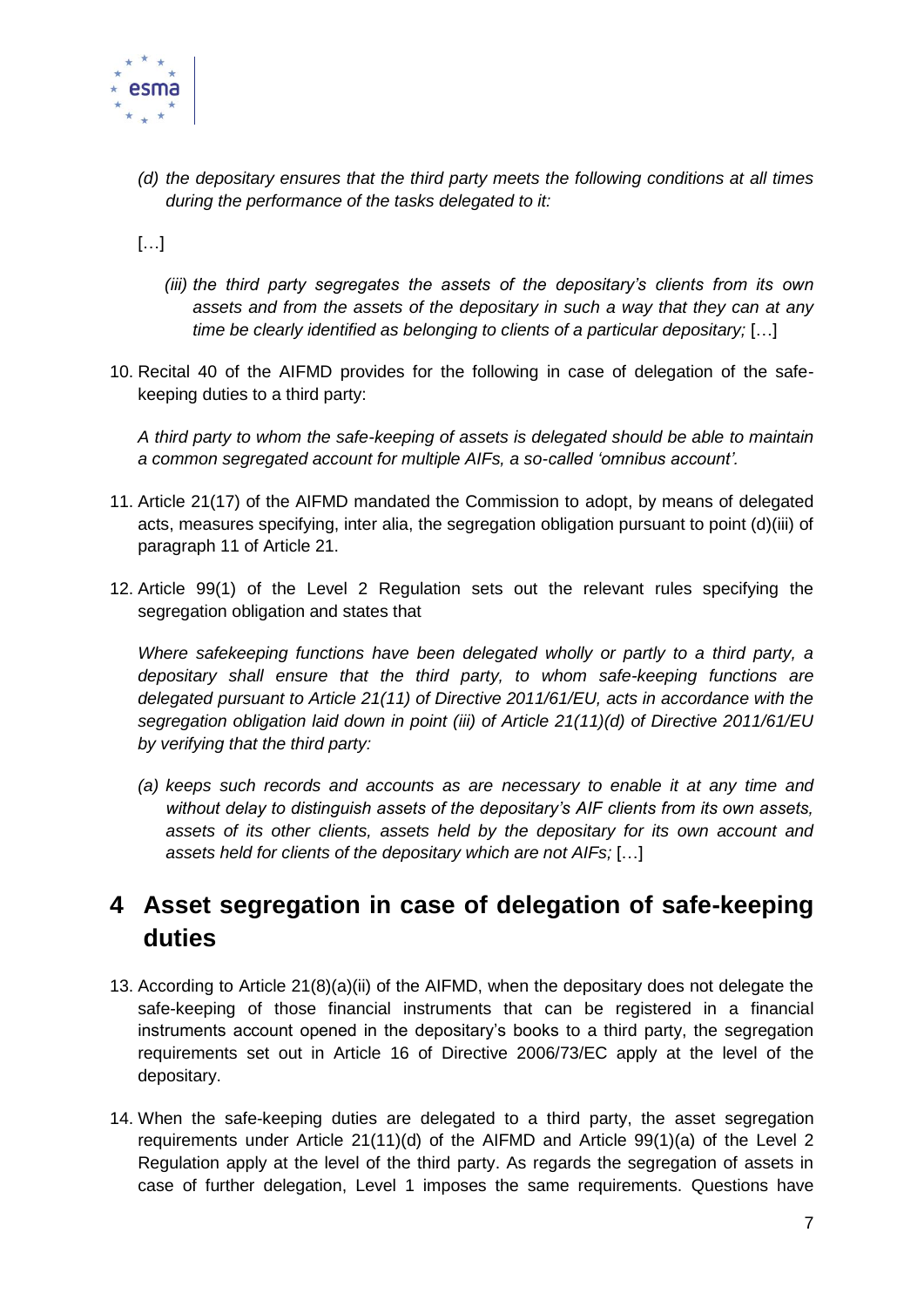

arisen in relation to the practical application of the required segregation at the level of the delegated third party (or sub-delegate).

- 15. ESMA considers that the segregation requirement under Article 99(1)(a) of the Level 2 Regulation implies that the third party has to distinguish assets of AIF clients from (1) its own assets, (2) the assets of any other client of the third party, (3) the assets belonging to the depositary itself as well as (4) the assets belonging to clients of the depositary which are not AIFs.
- 16. This means that the account where the AIF's assets are to be kept at the level of the delegated third party can only comprise assets of the AIF for which the safe-keeping has been delegated to the third party and assets of other AIFs. Non-AIF assets cannot be included in such an account.
- 17. This is confirmed by the provisions of recital 40 of the AIFMD which recognises that the delegated third party can hold an account for multiple AIFs.
- 18. However, questions have arisen as to whether the assets which can be held in such an account are only those coming from the same delegating depositary or, alternatively, whether the omnibus account can hold assets for AIF clients coming from different delegating depositaries.
- 19. Two alternative options are foreseen in the prosed guidelines on this point.
- 20. Under the first option, the account on which the AIF's assets are to be kept by the delegated third party may only comprise assets of the AIF and assets of other AIFs of the same delegating depositary. Assets of AIFs of other depositaries would be considered as assets of the third party's "other clients" for the purpose of Article 99(1)(a) of the Level 2 Regulation.
- 21. The chart below illustrates the level of segregation described under this first option.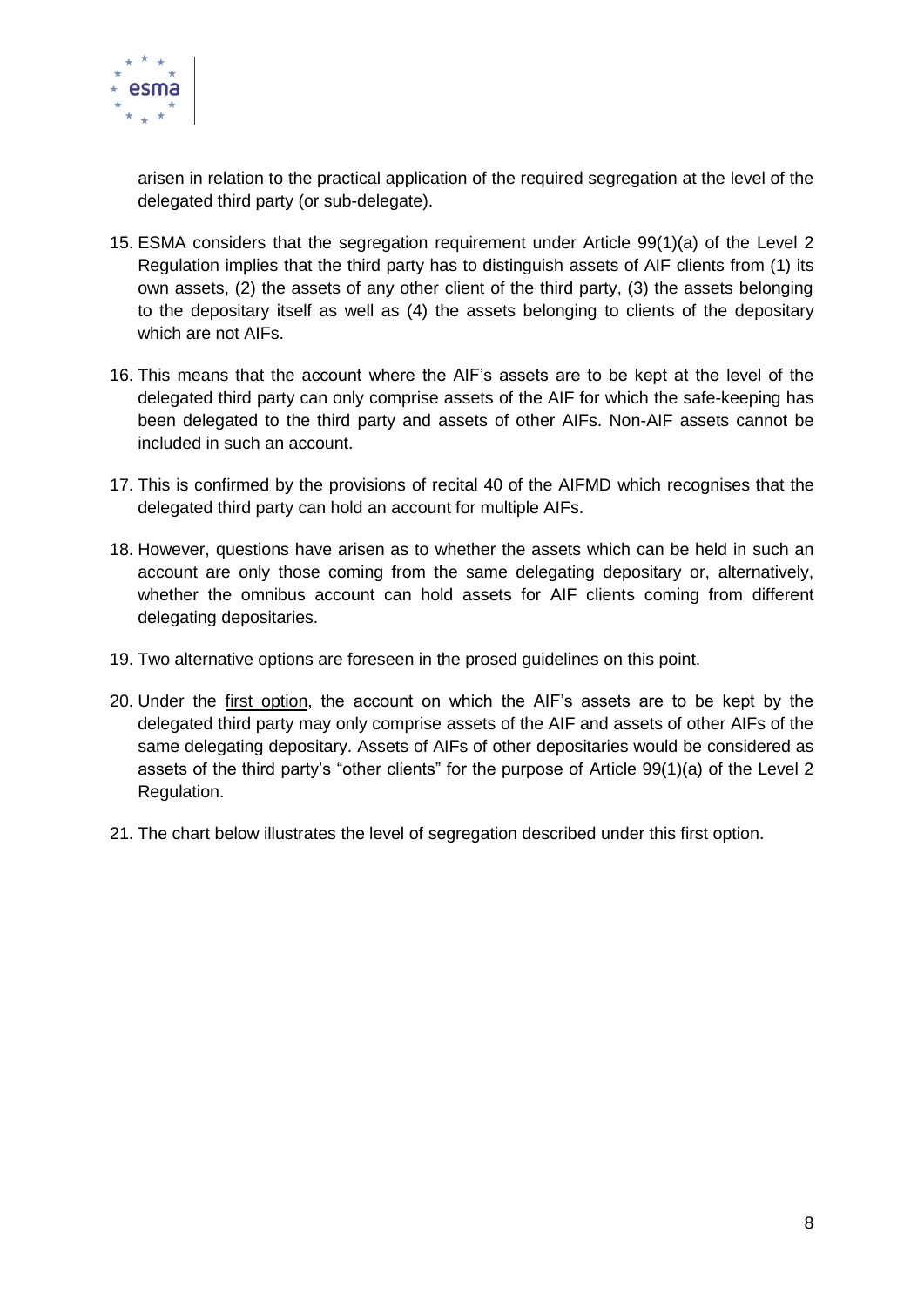



- 22. Under the second option, a delegated third party holding assets for multiple depositary clients would not be required to have separate accounts for the AIF assets of each of the delegating depositaries.
- 23. The chart below illustrates the level of segregation described under this second option.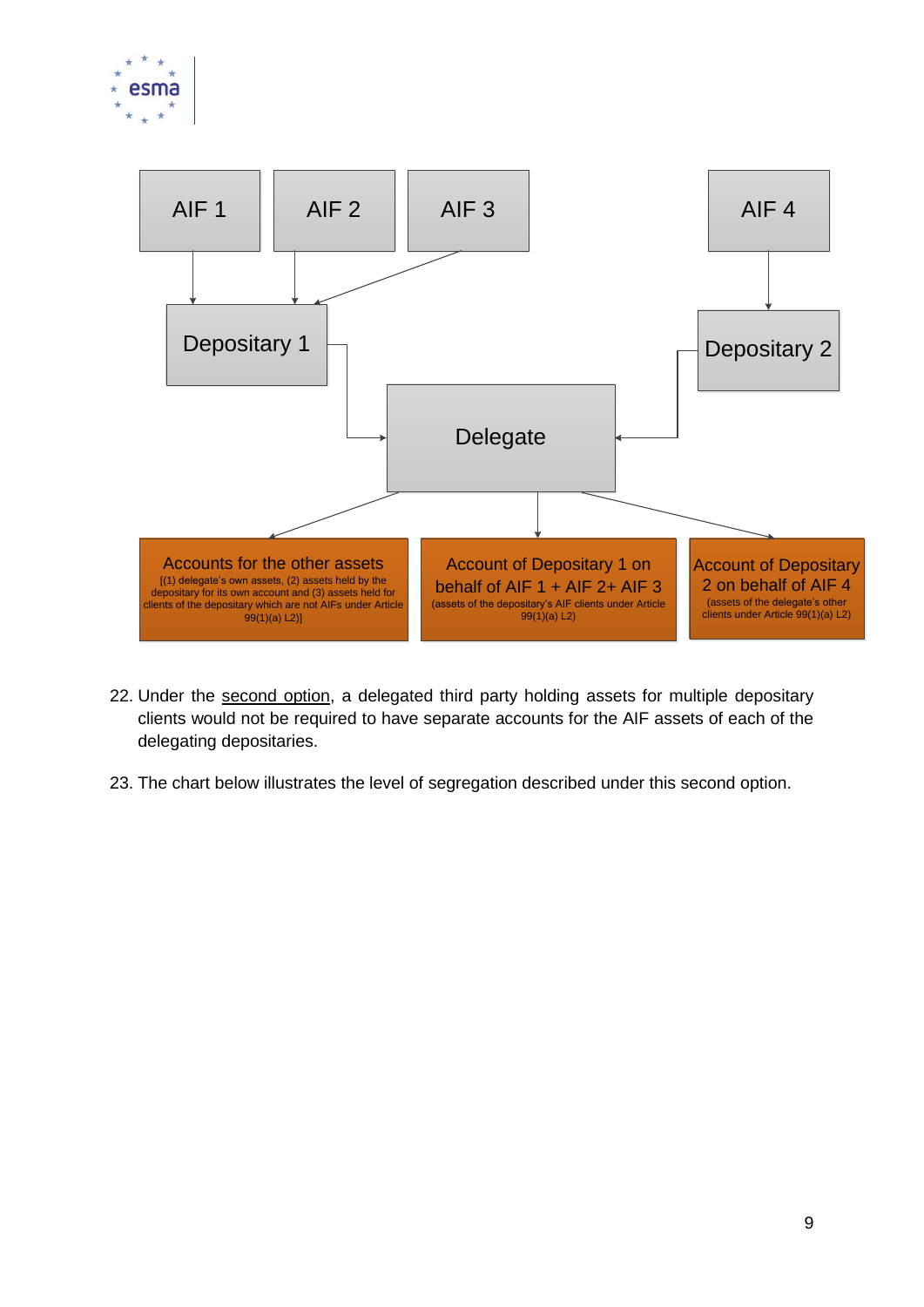



- 24. It should be noted that the charts above only reflect the AIFMD requirements and are without prejudice to any additional segregation requirements stemming from any other European or national legislation.
	- **Q1: Which of the two identified options do you prefer?**
	- **Q2: Would you suggest any alternative option which is compatible with the AIFMD and its implementing measures? If yes, please provide details.**
	- **Q3: Do you have knowledge of the impact that each of the two options identified would have on your business in terms of restructuring of existing delegation arrangements in Europe and third countries? Please quantify the one-off and ongoing costs as well as the type of costs for each of the two options or any alternative option that you may prefer.**
	- **Q4: Do you see merit in foreseeing a specific treatment for certain types of arrangement (e.g. collateral management arrangements)? If yes, please specify how your proposal would ensure compliance with the relevant requirements of the AIFMD and Level 2 Regulation.**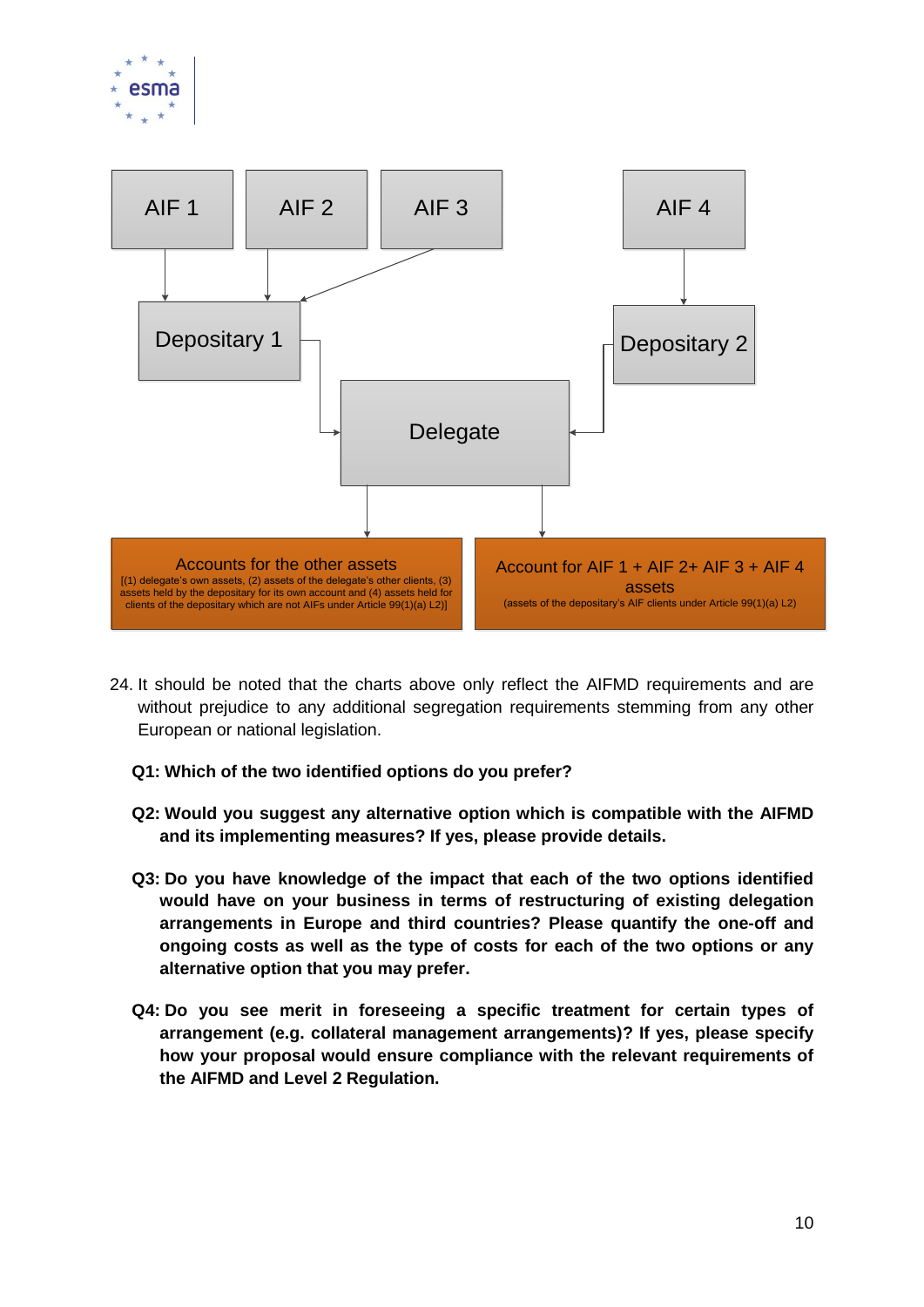

# <span id="page-10-0"></span>**5 Annexes**

### <span id="page-10-1"></span>**5.1 Annex I**

### **Summary of questions**

- **Q1: Which of the two identified options do you prefer?**
- **Q2: Would you suggest any alternative option which is compatible with the AIFMD and its implementing measures? If yes, please provide details.**
- **Q3: Do you have knowledge of the impact that each of the two options identified would have on your business in terms of restructuring of existing delegation arrangements in Europe and third countries? Please quantify the one-off and ongoing costs as well as the type of costs for each of the two options or any alternative option that you may prefer.**
- **Q4: Do you see merit in foreseeing a specific treatment for certain types of arrangement (e.g. collateral management arrangements)? If yes, please specify how your proposal would ensure compliance with the relevant requirements of the AIFMD and Level 2 Regulation.**
- **Q5: Do you agree with ESMA's approach to discarding the third, fourth and fifth options described in Section 5 of the CBA? if not please provide data and information that support your view.**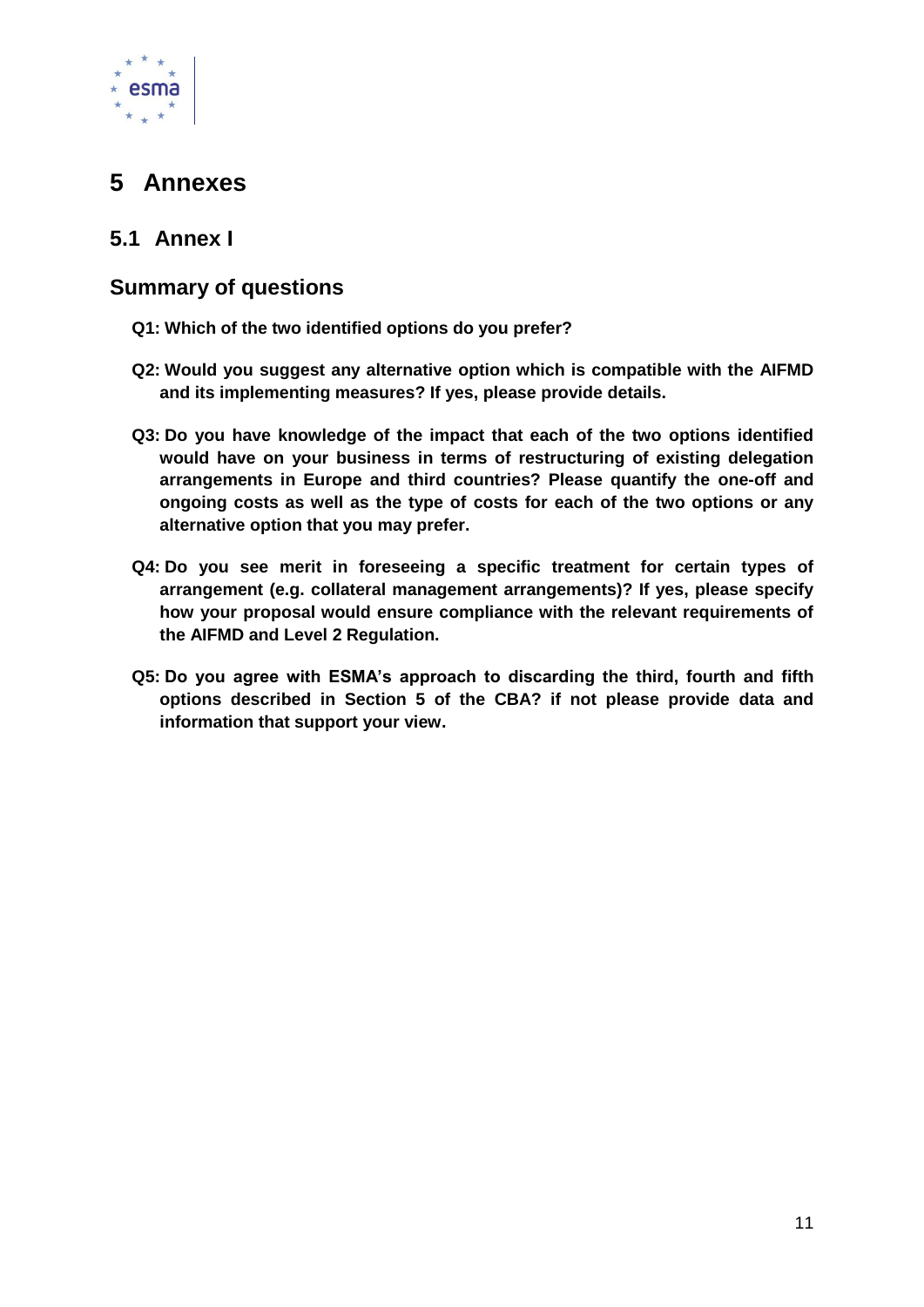

### <span id="page-11-0"></span>**5.2 Annex II**

### **Cost-benefit analysis**

#### **1. Introduction**

- 1. The AIFMD and its implementing measures set out a comprehensive framework for the regulation of alternative investment fund managers within Europe. In particular, this framework consists of a harmonised set of rules regulating the provision of depositary services to alternative investment funds (AIFs).
- 2. One of the key elements of the depositary rules relates to the requirement to entrust the assets of the AIF or the AIFM acting on behalf of the AIF to a depositary for safe-keeping, according to the provisions of Article 21(8) of the AIFMD.<sup>5</sup> The safe-keeping functions may be delegated by the depositary to third parties provided that certain specific conditions are met. One of these conditions is that the depositary shall ensure the third party segregates the assets of the depositary's clients from its own assets and from the assets of the depositary in such a way that they can at any time be clearly identified as belonging to clients of a particular depositary.<sup>6</sup>
- 3. This segregation obligation was further specified by the Commission's Level 2 Regulation which requires the depositary who delegates the safe-keeping functions to a third party to verify that the third party "*keeps such records and accounts as are necessary to enable it at any time and without delay to distinguish assets of the depositary's AIF clients from its own assets, assets of its other clients, assets held by the depositary for its own account and assets held for clients of the depositary which are not AIFs*" (Article 99(1)(a) of the Level 2 Regulation).

*(b) for other assets:*

1

*(iii) the depositary shall keep its record up-to-date*". Article  $21(11)(d)(iii)$  of the AIFMD.

<sup>5</sup> Article 21(8) of the AIFMD provides that "*The assets of the AIF or the AIFM acting on behalf of the AIF shall be entrusted to the depositary for safe-keeping, as follows:*

*<sup>(</sup>a) for financial instruments that can be held in custody:*

*<sup>(</sup>i) the depositary shall hold in custody all financial instruments that can be registered in a financial instruments account opened in the depositary's books and all financial instruments that can be physically delivered to the depositary;*

*<sup>(</sup>ii) for that purpose, the depositary shall ensure that all those financial instruments that can be registered in a financial instruments account opened in the depositary's books are registered in the depositary's books within segregated accounts in accordance with the principles set out in Article 16 of Directive 2006/73/EC, opened in the name of the AIF or the AIFM acting on behalf of the AIF, so that they can be clearly identified as belonging to the AIF in accordance with the applicable law at all times;*

*<sup>(</sup>i) the depositary shall verify the ownership of the AIF or the AIFM acting on behalf of the AIF of such assets and shall maintain a record of those assets for which it is satisfied that the AIF or the AIFM acting on behalf of the AIF holds the ownership of such assets;*

*<sup>(</sup>ii) the assessment whether the AIF or the AIFM acting on behalf of the AIF holds the ownership shall be based on information or documents provided by the AIF or the AIFM and, where available, on external evidence;*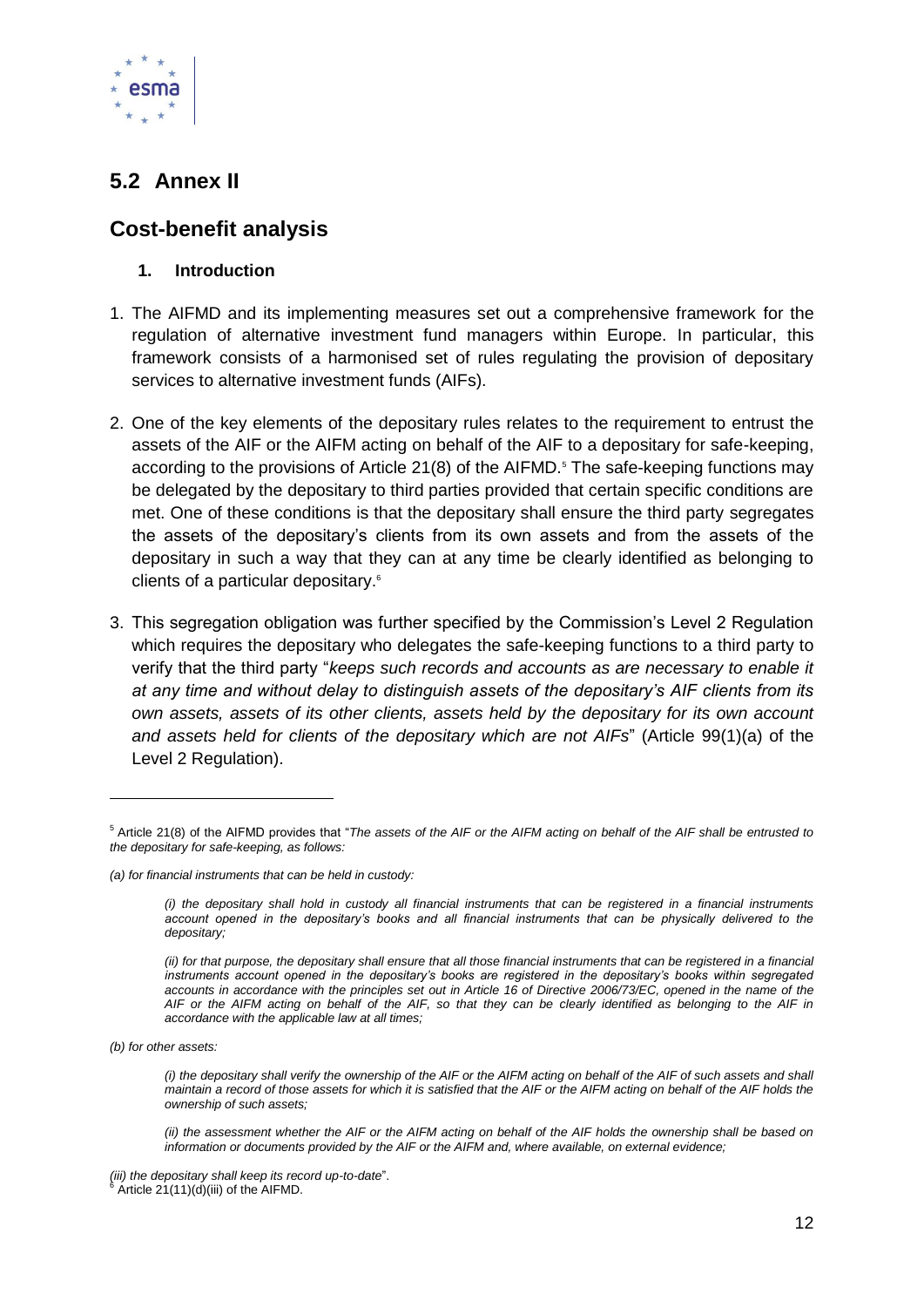

- 4. Given the central role of asset segregation rules in ensuring a proper application of the depositary regime – which is aimed at improving investor protection – ESMA sees merit in developing guidelines under Article 16 of Regulation (EU) No 1095/2010 to ensure that these rules are commonly, uniformly and consistently applied across Europe by the relevant competent authorities and market participants. This will avoid the establishment of an un-level playing field by the different positions taken at national level on the application of these rules.
- 5. In preparing this consultation paper, ESMA consulted with the Consultative Working Group (CWG) of ESMA's Investment Management Standing Committee (IMSC) on the various possible approaches on asset segregation under the AIFMD. The input provided by the CWG was useful for the purpose of this cost-benefit analysis (CBA) as it allowed, inter alia, views to be gathered on the various approaches that may be envisaged when applying the relevant AIFMD provisions.
- 6. This CBA was done internally by ESMA and is qualitative in nature. ESMA does not have comprehensive data on the level of segregation put in place by delegates of depositaries of AIFs, nor on the precise level of costs that would be incurred should the guidelines provided by ESMA differ from the current practice put in place in the various European and non-European jurisdictions where the safe-keeping of AIFs' assets may be delegated. However, ad hoc questions have been introduced in the main body of the consultation paper in order to elicit market participants' input on the quantitative impact of the proposals. Should relevant data be received through the consultation process, ESMA will take it into account when finalising its guidelines and will include it in the cost-benefit analysis accompanying the final report.

#### **2. Problem identification**

-

- 7. The issues covered in the present consultation paper were already analysed by the European Commission when carrying out its impact assessment on the delegated acts on the depositary rules. Therefore, there is no need to provide for any additional problem identification in the present CBA.
- 8. In particular, Annex 7 of the Impact Assessment accompanying the Level 2 Regulation<sup>7</sup> provided for the following on the delegated acts to be adopted to specify the segregation obligation pursuant to point (d)(iii) of paragraph 11 of Article 21:

#### *Issue 15 – The segregation obligation*

#### *Article 21, paragraph 10; implementing powers, Article 21, paragraph 15:*

*The depositary may only delegate to third parties provided that, among others, the depositary has ensured that the third party segregates the assets of the depositary's clients from its own assets and from the assets of the depositary in such a way that* 

<sup>7</sup> SWD(2012) 386 final, available a[t http://ec.europa.eu/internal\\_market/investment/docs/20121219-directive/ia\\_en.pdf.](http://ec.europa.eu/internal_market/investment/docs/20121219-directive/ia_en.pdf)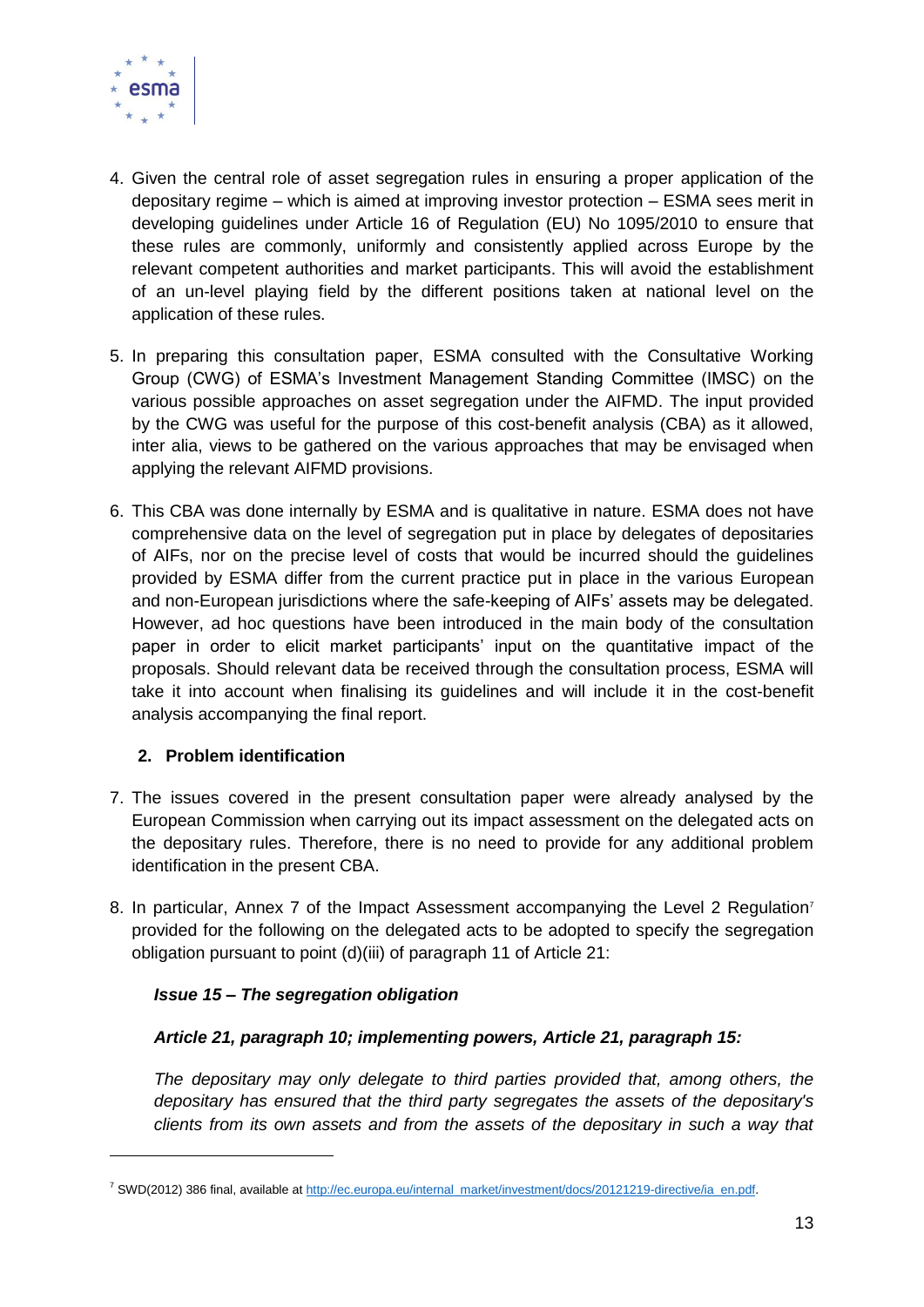

*they can at any time be clearly identified as belonging to clients of a given depositary and that it complies with this requirement on an ongoing basis. The third party may, in turn, sub-delegate those functions subject to the same requirements.*

*Delegated acts should specify this segregation obligation.*

#### *Assessment of IA need*

*Similar rules exist already in MiFID. As there is no obvious reason to deviate substantially from those, there is also no need for a detailed IA. As regards the segregation of assets in case of further delegation, Level 1 imposes the same requirements. In such a case, the delegate of the third party would therefore need to segregate the assets of the third party's clients from its own assets and from the assets of the third party in such a way that they can at any time be clearly identified as belonging to clients of a particular third party.*

*This provides for a clear rule without any obvious substantive alternative option. While one could consider either to impose stronger obligation (e.g. to require individual segregation of assets of depositary's clients) or to impose less strict obligation (e.g. assets would not need to be identified as belonging to clients of a particular third party)*  but such options would not be consistent with Level 1 that only allows further *delegation under the same conditions.*

#### **3. Policy objective**

9. The AIFMD asset segregation rules are intended to protect the interest of the AIF investors by ensuring that the assets of the AIF are not exposed to events (such as bankruptcy) which may affect the third party to whom the safekeeping of its assets may be delegated by the depositary or any other third party (e.g. other clients of the delegated third party). These rules should be applied consistently across Europe.

#### **4. Baseline scenario**

- 10. The AIFMD and the Level 2 Regulation set out detailed rules on asset segregation requirements whenever the safe-keeping of the AIF assets is delegated to a third party.
- 11. The practical application of these rules ultimately depends on the interpretation of Article 21(11)(d)(iii) of the AIFMD and the related implementing measures (Article 99(1)(a) of the Level 2 Regulation).
- 12. The baseline scenario is, therefore, not to produce any further guidance on the interpretation and proper application of these rules. This would leave discretion to AIFMs, depositaries, delegated third parties and national competent authorities to determine the level of segregation required by the relevant rules. This could clearly lead to a lack of harmonisation in the application of the provisions of the AIFMD on a very important investor protection issue.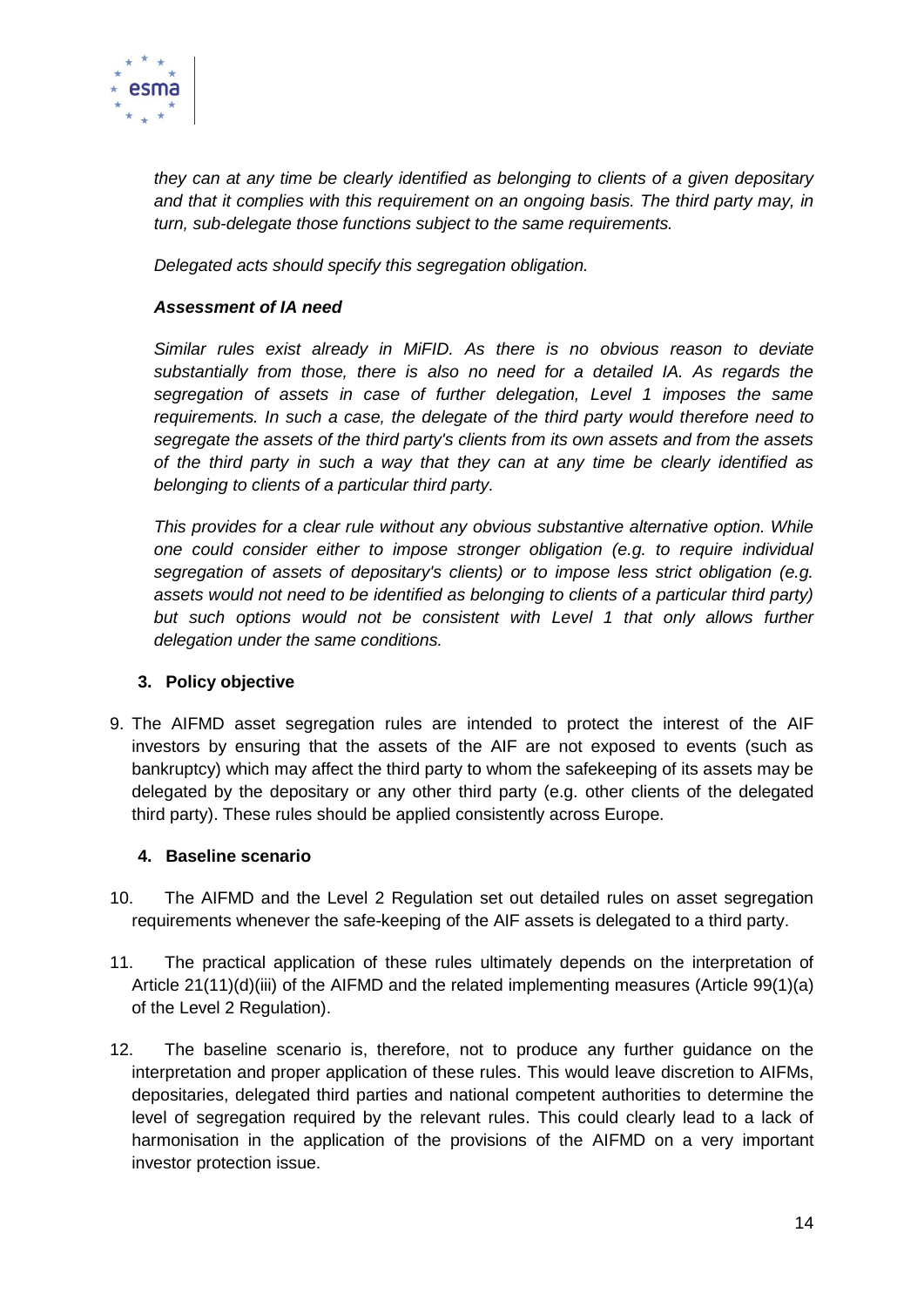

13. Indeed, uncertainty on the level of segregation required under the above-mentioned AIFMD rules could lead to a situation where some national competent authorities would apply a stricter approach than others, leading to greater uncertainty for investors of AIFs in the different Member States who would not know to what extent the assets of the AIFs in which they invest are protected. For instance, a third party delegate of a depositary could be considered as failing to meet the above-mentioned requirements in one Member State whereas the same third party would be considered to meet these requirements in another Member State. This would be particularly problematic in the context of the EU passport under the AIFMD.

#### **5. Technical options**

- 14. The following options were identified and analysed by ESMA to address the policy objective referred to above and provide guidance on the application of the rules under Article 21(11)(d)(iii) of the AIFMD and Article 99(1)(a) of the Level 2 Regulation.
- 15. In identifying the options set out below and choosing the preferred ones, ESMA was guided by the relevant AIFMD and Level 2 Regulation rules and the fact that the proposed guidelines are intended to ensure a consistent interpretation and application of these rules only, without imposing any additional requirements beyond what is already foreseen in the relevant legislative texts.

| <b>Policy Objective</b> | The AIFMD asset segregation rules are intended to protect the<br>interest of the AIF's investors by ensuring that the assets of the<br>AIF are not exposed to events (such as bankruptcy) which may<br>affect the third party to whom the safekeeping of its assets may<br>be delegated by the depositary or any other third party (e.g. other<br>clients of the delegated third party). These rules should be<br>applied consistently across Europe. |
|-------------------------|-------------------------------------------------------------------------------------------------------------------------------------------------------------------------------------------------------------------------------------------------------------------------------------------------------------------------------------------------------------------------------------------------------------------------------------------------------|
| <b>Option 1</b>         | AIF and non-AIF assets should not be mixed in the same account<br>and there should be separate accounts for AIF assets of each<br>depositary when a delegate is holding assets for multiple<br>depositary clients.                                                                                                                                                                                                                                    |
| <b>Option 2</b>         | The separation of AIF and non-AIF assets should be required, but<br>it would be possible to combine AIF assets of multiple<br>depositaries into a single account at sub-custodian level.                                                                                                                                                                                                                                                              |
| <b>Option 3</b>         | AIF and non-AIF assets could be commingled in the account on<br>which the AIF's assets are to be kept at the level of the delegate.<br>However, the delegate could not commingle in this account<br>assets coming from different depositaries.                                                                                                                                                                                                        |
| <b>Option 4</b>         | AIF and non-AIF assets could be commingled in the account on<br>which the AIF's assets are to be kept at the level of the delegate.                                                                                                                                                                                                                                                                                                                   |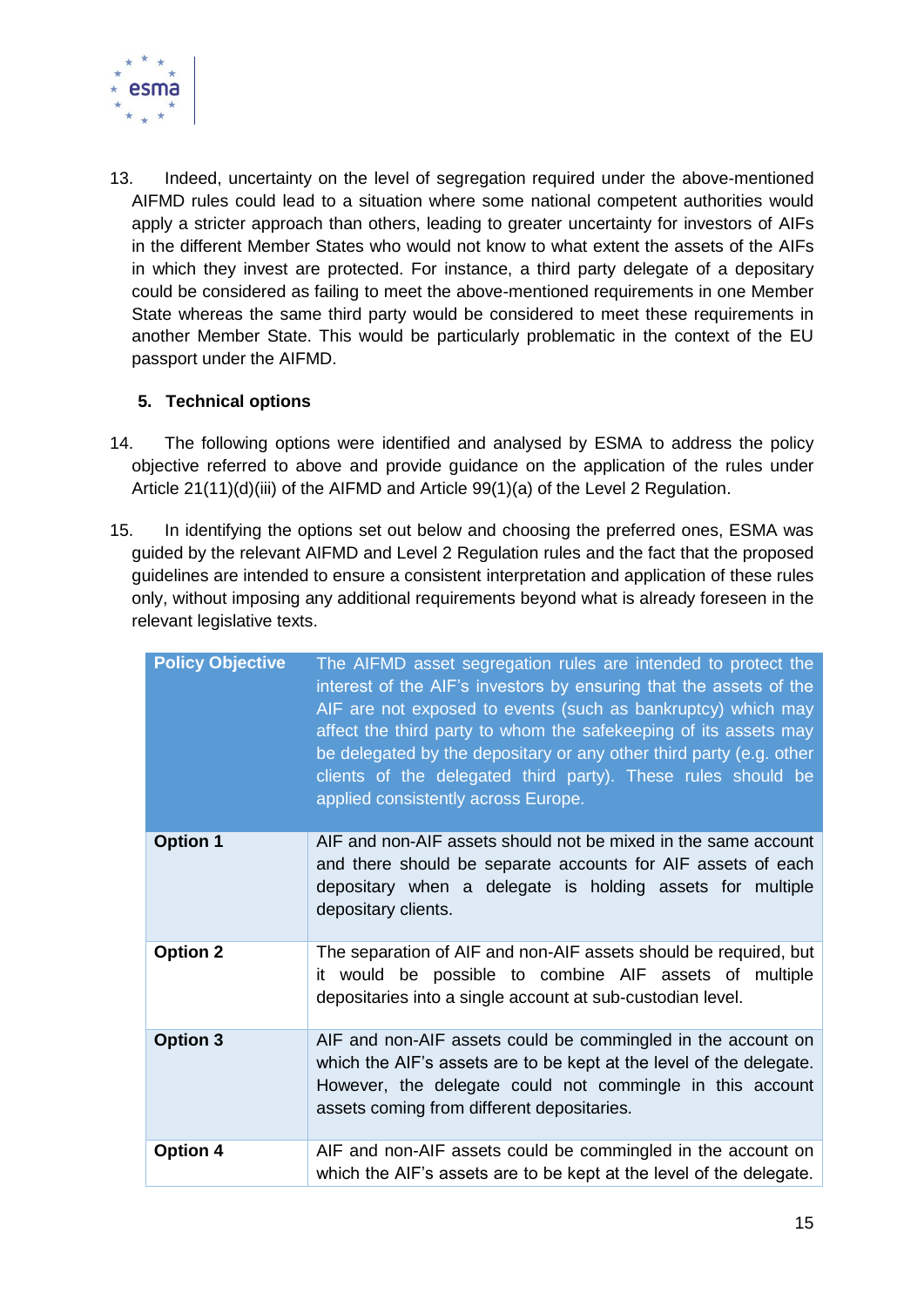

|                          | The delegate could commingle in this account assets coming<br>from different depositary clients.                                                                                                                                                                                                                                                                                                                             |
|--------------------------|------------------------------------------------------------------------------------------------------------------------------------------------------------------------------------------------------------------------------------------------------------------------------------------------------------------------------------------------------------------------------------------------------------------------------|
| <b>Option 5</b>          | AIF assets should be segregated on an AIF-by-AIF basis at the<br>level of the delegate.                                                                                                                                                                                                                                                                                                                                      |
| <b>Preferred Options</b> | ESMA decided to consult on options 1 and 2 and discarded<br>options 3, 4 and 5. ESMA felt that options 3 and 4 were sub-<br>optimal as they would have provided a clearly lower level of<br>investor protection given that they would have allowed a higher<br>level of commingling of the assets of AIFs which might frustrate<br>the recovery of assets in the event of a bankruptcy of a<br>depositary or sub-depositary. |
|                          | Option 5 was discarded, as the marginal benefit of the additional<br>level of segregation (compared to Options 1 and 2) in terms of an<br>expeditious return of assets in the event of the bankruptcy of a<br>depositary or sub-depositary does not seem likely to exceed the<br>marginal cost of this level of segregation.                                                                                                 |
|                          | Furthermore, options 3-5 do not seem to be compatible with the<br>provisions of the AIFMD and its implementing measures (the<br>latter judgement having been based, inter alia, on the provisions<br>of the Impact Assessment accompanying the Level<br>- 2<br>Regulation <sup>®</sup> ).                                                                                                                                    |

- **Q5: Do you agree with ESMA's approach to discarding the third, fourth and fifth options described in Section 5 of the CBA? If not please provide data and information that support your view.**
- **6. Assessment of the impact of the various options**

| <b>Option 1</b> | <b>Qualitative description</b>                                                                                                                                                                                                                                                                                                                                                                                                                                                                                                      |
|-----------------|-------------------------------------------------------------------------------------------------------------------------------------------------------------------------------------------------------------------------------------------------------------------------------------------------------------------------------------------------------------------------------------------------------------------------------------------------------------------------------------------------------------------------------------|
| <b>Benefits</b> | This option provides for a high standard in terms of investor<br>protection as it ensures the strictest level of segregation by<br>prohibiting assets other than AIFs assets coming from the same<br>depositary to be commingled. This would limit the exposure of<br>the AIF investors to the risk of the bankruptcy of third parties<br>(such as other depositaries or non-AIF entities). This risk seems<br>to be relevant to stakeholders as some of the answers to the<br>Commission consultation on hedge funds evidenced the |

<sup>&</sup>lt;sup>8</sup> See the text quoted under paragraph 8 above.

-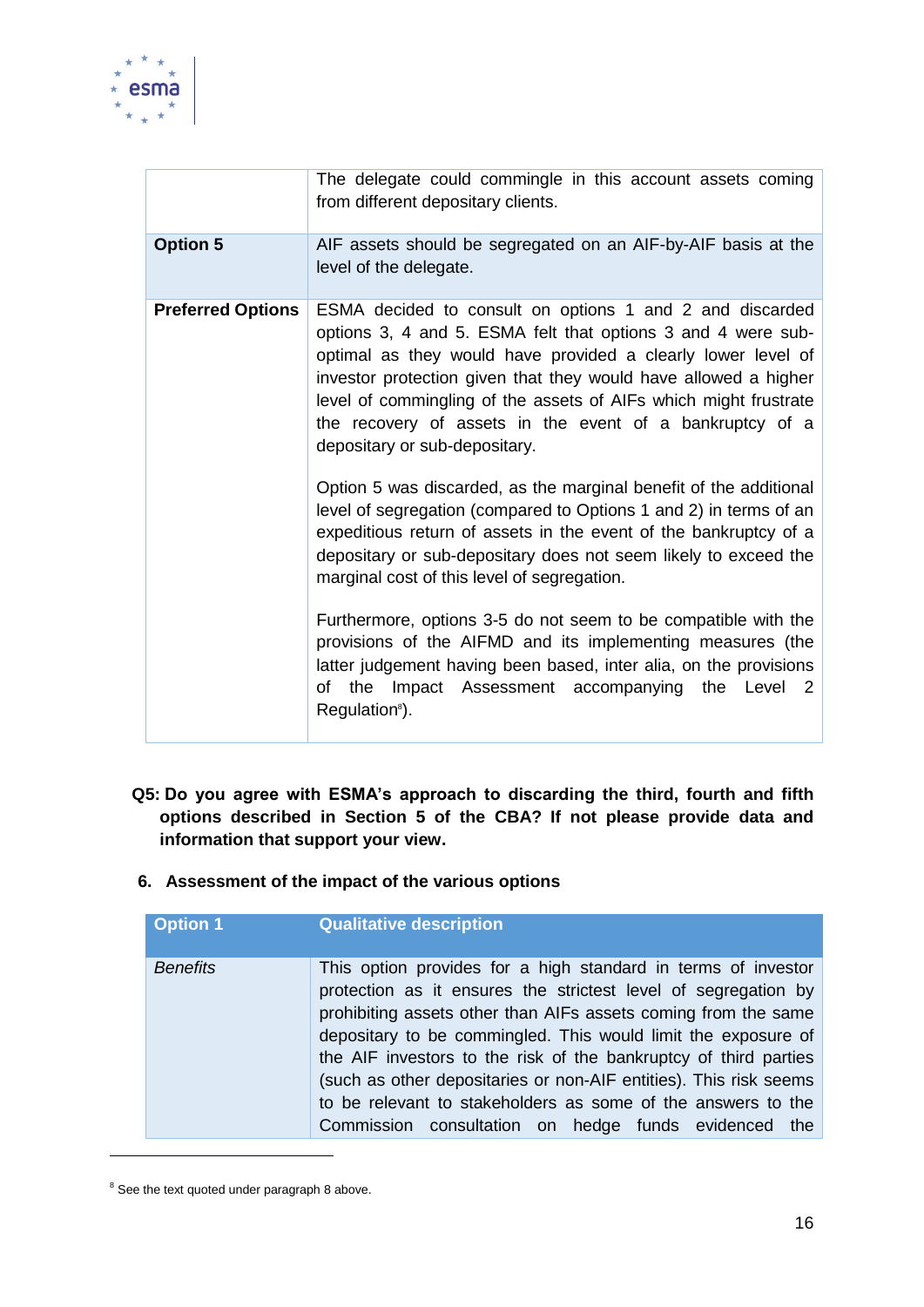|                                           | following: "[] some respondents insist that the assets of the<br>fund should be segregated from those of the prime broker. If not,<br>the interests of the former are exposed to the risk of the<br>bankruptcy of the latter". <sup>9</sup> More recently, the risks linked to the<br>commingling of funds' assets with other assets were also<br>highlighted by IOSCO as follows:                                                                                                                                                                                                                                                                                                                              |
|-------------------------------------------|-----------------------------------------------------------------------------------------------------------------------------------------------------------------------------------------------------------------------------------------------------------------------------------------------------------------------------------------------------------------------------------------------------------------------------------------------------------------------------------------------------------------------------------------------------------------------------------------------------------------------------------------------------------------------------------------------------------------|
|                                           | "26. There is a risk that CIS assets in the custodian's care can<br>become co-mingled with (i) assets of the responsible entity; (ii)<br>assets of the custodian; or (iii) the assets of other clients of the<br>custodian (unless CIS assets are held in a permissible "omnibus"<br>account"). There is also a risk that CIS assets may be misused<br>by the custodian (e.g. to settle the liabilities of another client).                                                                                                                                                                                                                                                                                     |
|                                           | 27. The consequences of these risks could result in the<br>ownership of the assets being called into question in the event of<br>misuse or insolvency of the custodian, which may create<br>difficulties differentiating ownership of the assets". <sup>10</sup>                                                                                                                                                                                                                                                                                                                                                                                                                                                |
| Costs to regulator:<br>One-off<br>Ongoing | The one-off and ongoing costs to the regulator should be limited<br>(or non-existent) to the extent that this option provides<br>clarifications on the existing provisions of the AIFMD and Level 2<br>Regulation and do not impose additional obligations on firms<br>whose compliance has to be supervised. Some limited one-off<br>costs might be incurred in case the relevant regulator followed a<br>different interpretation of the relevant legislative provisions and<br>would have to adapt its supervisory practices to the interpretation<br>set out under this option.                                                                                                                             |
| Compliance costs<br>One-off<br>Ongoing    | The one-off and ongoing impact on firms in terms of costs should<br>non-existent) if the relevant firms/national<br>limited (or<br>be<br>supervisor have followed an interpretation of the relevant<br>European legislative provisions which is already in line with this<br>option. Indeed, in such a case the relevant segregation<br>requirement should have already been implemented following the<br>expiry of the AIFMD transposition and transitional periods.<br>Moreover, the level of segregation required under this option is<br>similar to the one already existing under MiFID, as recognised by<br>the Commission in its Impact Assessment accompanying the<br>Level 2 Regulation. <sup>11</sup> |

<sup>9</sup> See Annex VIII to the Impact Assessment accompanying the AIFMD proposal, SEC(2009) 576, available at [http://eur](http://eur-lex.europa.eu/legal-content/EN/TXT/PDF/?uri=CELEX:52009SC0576&from=EN)l<u>ex.europa.eu/legal-content/EN/TXT/PDF/?uri=CELEX:52009SC0576&from=EN</u>.<br><sup>10</sup> Consultation Report on Principles regarding the Custody of Collective Investment Schemes' Assets (CR07/2014), October

-

 $\star$  $\frac{1}{2}$ 

<sup>2014,</sup> available at <u>http://www.iosco.org/library/pubdocs/pdf/IOSCOPD454.pdf</u>.<br><sup>11</sup> See the text quoted under paragraph 8 above.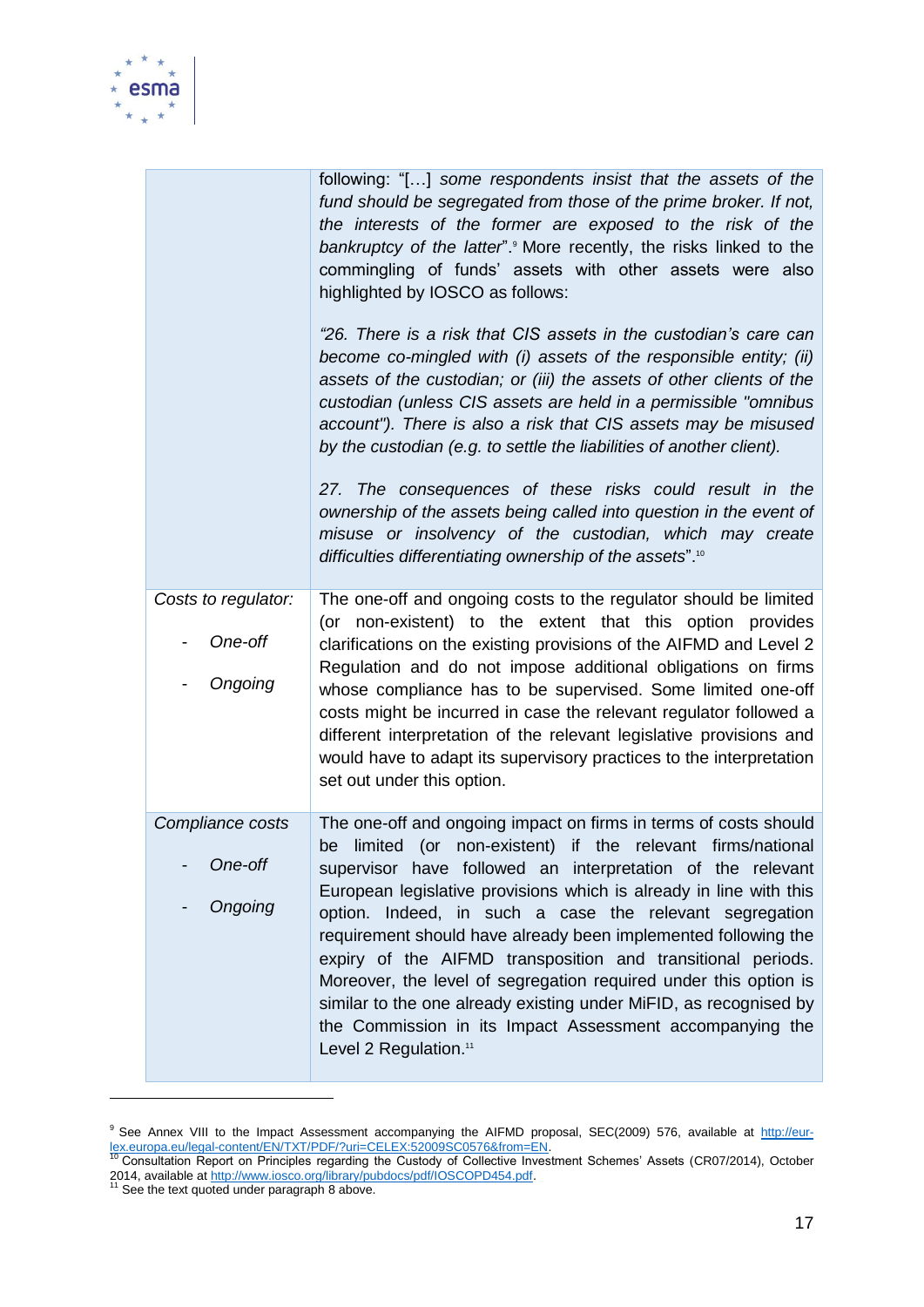

For firms that have followed a different interpretation of the relevant provisions of the AIFMD and Level 2 Regulation this option may require the implementation of a much higher degree of segregation of accounts at the sub-custodian level and the related costs (e.g. for the opening and keeping of additional accounts) may be substantial (in particular if non-AIF assets were being commingled with AIF assets or if AIF assets from different depositaries were being commingled in the same account).

| <b>Option 2</b>     | <b>Qualitative description</b>                                                                                                                                                                                                                                                                                                                                                                                                                                                                                                                                                                                                                                                           |
|---------------------|------------------------------------------------------------------------------------------------------------------------------------------------------------------------------------------------------------------------------------------------------------------------------------------------------------------------------------------------------------------------------------------------------------------------------------------------------------------------------------------------------------------------------------------------------------------------------------------------------------------------------------------------------------------------------------------|
| <b>Benefits</b>     | This option provides for a significant level of investor protection<br>as it prohibits a delegate from commingling the AIF and non-AIF<br>assets in the same account. This would help avoid any risk of<br>cross-contamination of the AIF assets in case an event affects<br>the non-AIF assets (e.g. AIF assets would not risk being frozen in<br>case the non-AIF assets fall under an insolvency proceeding).<br>However, the AIF assets would be exposed to the events<br>affecting the assets delegated by other depositaries which could<br>be held in the same account. In this regard, this option ensures a<br>level of investor protection which is lower than under option 1. |
| Costs to regulator: | These should be equivalent to those set out above under option<br>1.                                                                                                                                                                                                                                                                                                                                                                                                                                                                                                                                                                                                                     |
| One-off             |                                                                                                                                                                                                                                                                                                                                                                                                                                                                                                                                                                                                                                                                                          |
| Ongoing             |                                                                                                                                                                                                                                                                                                                                                                                                                                                                                                                                                                                                                                                                                          |
| Compliance costs    | These should be similar to those set out above under option 1.                                                                                                                                                                                                                                                                                                                                                                                                                                                                                                                                                                                                                           |
| One-off             | The only difference should be that for firms that have followed a<br>different interpretation of the relevant provisions of the AIFMD                                                                                                                                                                                                                                                                                                                                                                                                                                                                                                                                                    |
| Ongoing             | Regulation<br>this<br>option<br>and<br>Level<br>$2^{\circ}$<br>the<br>may<br>require<br>implementation of a higher degree of segregation of accounts at<br>the sub-custodian level (but such segregation is less than that<br>envisaged under option 1). Therefore, while the related costs<br>(e.g. for the opening and keeping of additional accounts) may still<br>be substantial (in particular if non-AIF assets were commingled<br>with AIF assets), they should be less significant than the ones<br>that could be faced under option 1.                                                                                                                                          |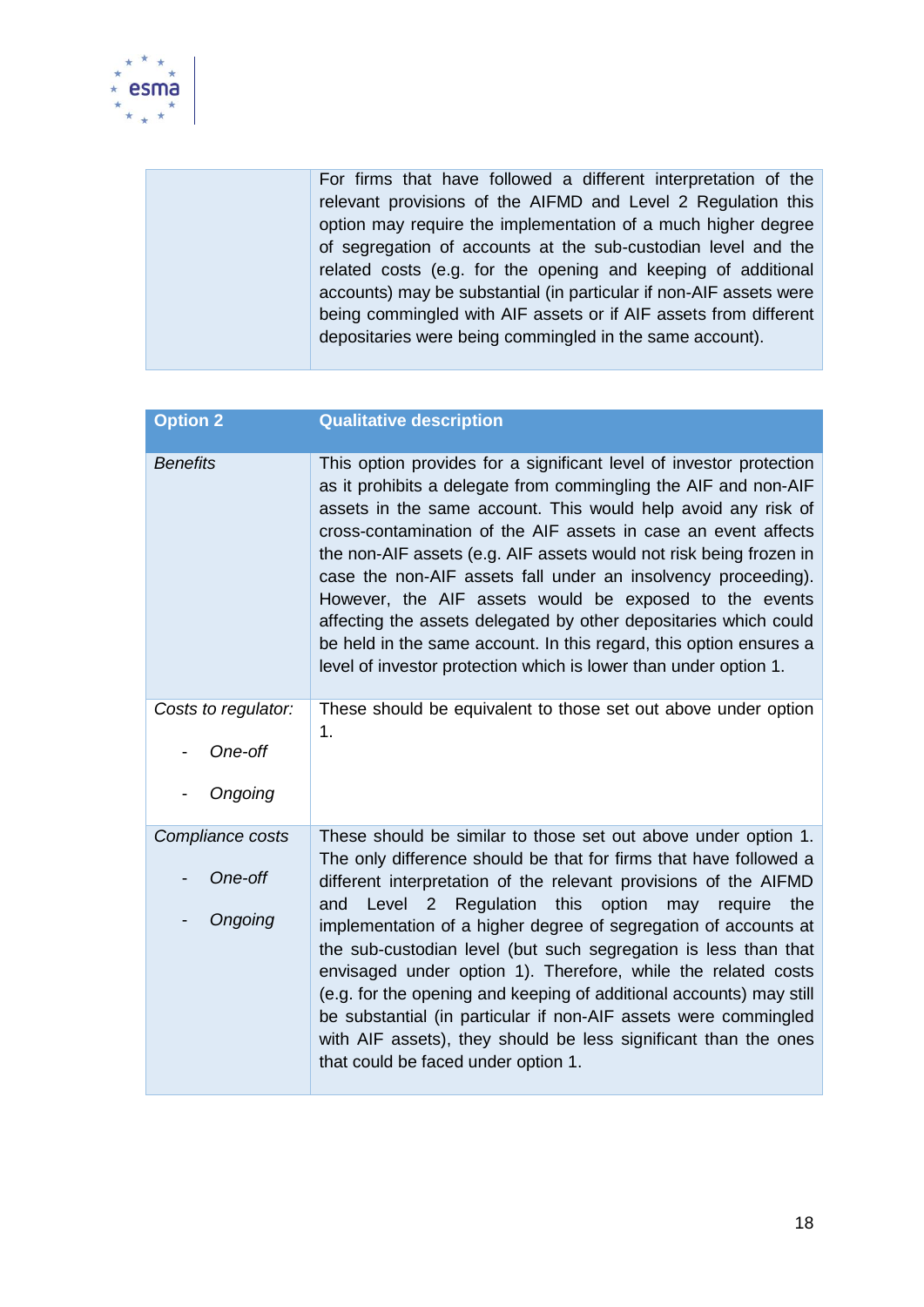

| <b>Option 3</b>                           | <b>Qualitative description</b>                                                                                                                                                                                                                                                                                                                                                                                                                                                                                                                                                                                                                                                                                            |
|-------------------------------------------|---------------------------------------------------------------------------------------------------------------------------------------------------------------------------------------------------------------------------------------------------------------------------------------------------------------------------------------------------------------------------------------------------------------------------------------------------------------------------------------------------------------------------------------------------------------------------------------------------------------------------------------------------------------------------------------------------------------------------|
| <b>Benefits</b>                           | This option provides for a lower level of investor protection as it<br>allows a delegate to commingle the AIF and non-AIF assets in<br>the same account. However, the prohibition on commingling in<br>the same account assets coming from different depositary clients<br>would still help avoid any risk of cross-contamination of the AIF<br>assets in case an event affects the other depositary clients (e.g.<br>AIF assets would not risk being frozen in case the other<br>depositaries go bankrupt). In this regard, this option ensures a<br>level of investor protection which is lower than under option 1 and<br>also appears lower than under option 2.                                                      |
| Costs to regulator:<br>One-off<br>Ongoing | These should be equivalent to those set out above under option<br>1.                                                                                                                                                                                                                                                                                                                                                                                                                                                                                                                                                                                                                                                      |
| Compliance costs<br>One-off<br>Ongoing    | These should be similar to those set out above under option 1.<br>The only difference should be that for firms that have followed a<br>different interpretation of the relevant provisions of the AIFMD<br>Regulation this<br>Level<br>$\overline{2}$<br>option<br>may require<br>the<br>and<br>implementation of a higher degree of segregation of accounts at<br>the sub-custodian level (but such segregation is less than that<br>envisaged under option 1). Therefore, while the related costs<br>may still be substantial (in particular if AIF assets from different<br>depositaries were commingled in the same account), they should<br>be less significant than the ones that could be faced under option<br>1. |

| <b>Option 4</b> | <b>Qualitative description</b>                                                                                                                                                                                                                                                                        |
|-----------------|-------------------------------------------------------------------------------------------------------------------------------------------------------------------------------------------------------------------------------------------------------------------------------------------------------|
| <b>Benefits</b> | This option provides for the lowest level of investor protection as<br>it allows a delegate to commingle both (i) AIF and non-AIF assets<br>and (ii) assets coming from different depositary clients in the<br>same account whilst keeping these assets separate from the<br>assets of the depositary |
|                 | It would have the benefit of requiring no structural changes to<br>those firms which currently do not provide for any segregation at<br>the level of the delegate.                                                                                                                                    |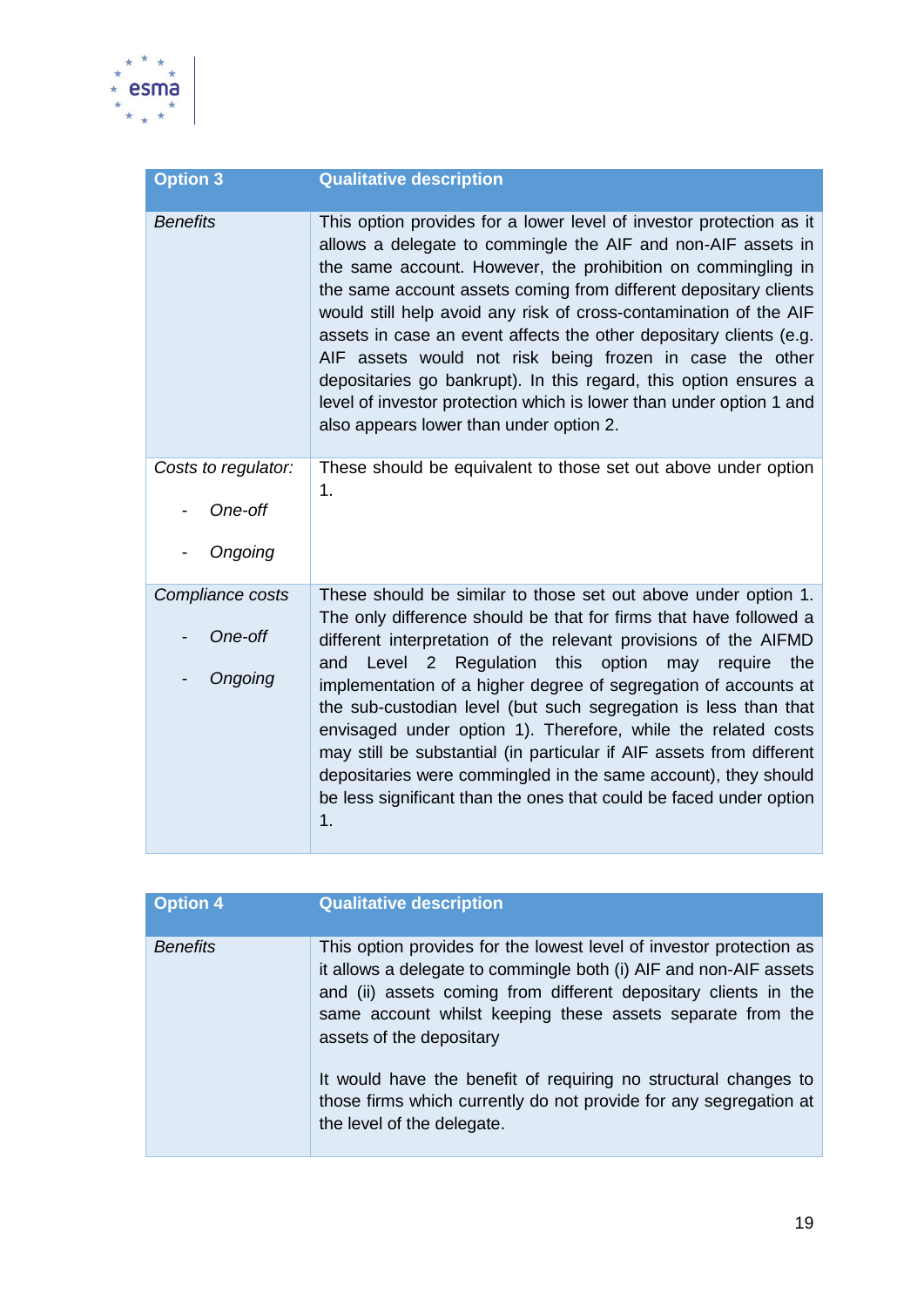

| These should be equivalent to those set out above under option<br>1.                                                                                   |
|--------------------------------------------------------------------------------------------------------------------------------------------------------|
|                                                                                                                                                        |
|                                                                                                                                                        |
| There should be no compliance costs linked to this option.                                                                                             |
| Indeed, firms currently implementing any sort of asset<br>segregation in the accounts held at the delegate level would be                              |
| permitted to continue such segregation. Firms not following any<br>kind of segregation at the delegate level would be allowed to<br>continue doing so. |
|                                                                                                                                                        |

| <b>Option 5</b>                           | <b>Qualitative description</b>                                                                                                                                                                                                                                                                                                                                                     |
|-------------------------------------------|------------------------------------------------------------------------------------------------------------------------------------------------------------------------------------------------------------------------------------------------------------------------------------------------------------------------------------------------------------------------------------|
| <b>Benefits</b>                           | This option provides for the highest level of investor protection as<br>it requires segregation AIF-by-AIF at the level of the delegate.                                                                                                                                                                                                                                           |
| Costs to regulator:<br>One-off<br>Ongoing | The costs to regulators, both one-off and ongoing, may be<br>significant to the extent that this option would require supervision<br>of a stricter approach to segregation that is not in line with the<br>general interpretation of the AIFMD Level 1 and 2 requirements<br>at present (in particular given the reference to 'omnibus accounts'<br>in recital 40 of the Level 1). |
| Compliance costs<br>One-off<br>Ongoing    | Compliance costs for firms may be significant to the extent that<br>this approach would require a much higher degree of segregation<br>of accounts at the sub-custodian level than is currently in place.                                                                                                                                                                          |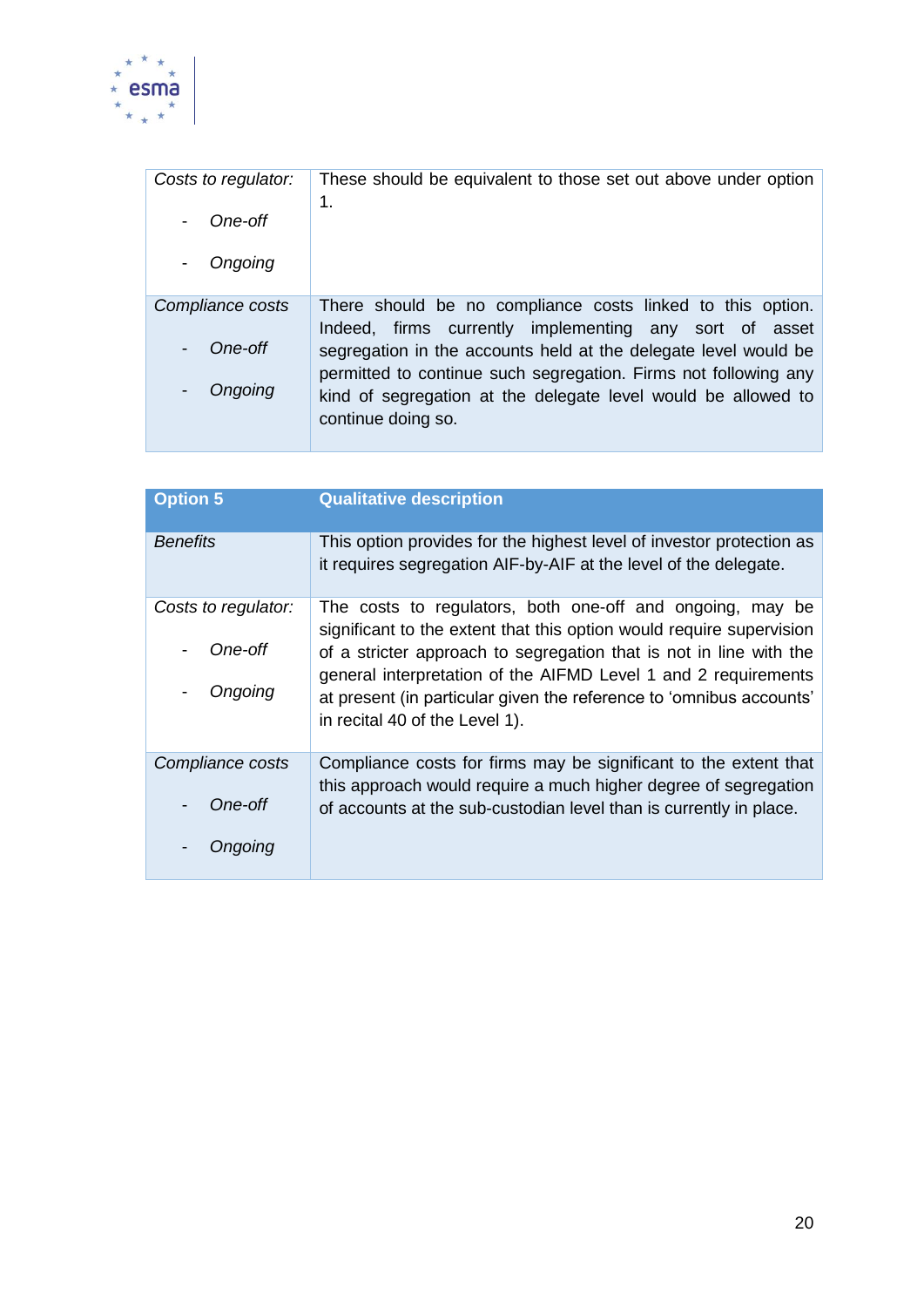

# <span id="page-20-0"></span>**5.3 Annex III**

### **Draft guidelines**

# **1 Scope**

### **Who?**

1. These guidelines apply to AIFMs, depositaries of AIFs and competent authorities.

### **What?**

2. These guidelines apply in relation to Article 21(11)(d) of Directive 2011/61/EU and Article 99(1)(a) of Commission Delegated Regulation (EU) No 231/2013.

### **When?**

3. These guidelines apply from two months after the date of publication by ESMA.

# **2 Definitions**

4. Terms used in the Directive 2011/61/EU of the European Parliament and of the Council of 8 June 2011 on Alternative Investment Fund Managers and amending Directives 2003/41/EC and 2009/65/EC and Regulations (EC) No 1060/2009 and (EU) No 1095/2010 <sup>12</sup> (AIFMD) and in the Commission Delegated Regulation (EU) No 231/2013 of 19 December 2012 supplementing Directive 2011/61/EU of the European Parliament and of the Council with regard to exemptions, general operating conditions, depositaries, leverage, transparency and supervision<sup>13</sup>, have the same meaning in these guidelines.

# **3 Purpose**

5. The purpose of these guidelines is to ensure common, uniform and consistent application of the provisions in Article 21(11)(d) of Directive 2011/61/EU and Article 99(1)(a) of Commission Delegated Regulation (EU) No 231/2013. In particular, they provide guidance on the segregation requirements foreseen therein.

 $\overline{a}$ 

<sup>12</sup> OJ L 174, 1.7.2011, p. 1.

<sup>13</sup> OJ L 83, 22.3.2013, p.1.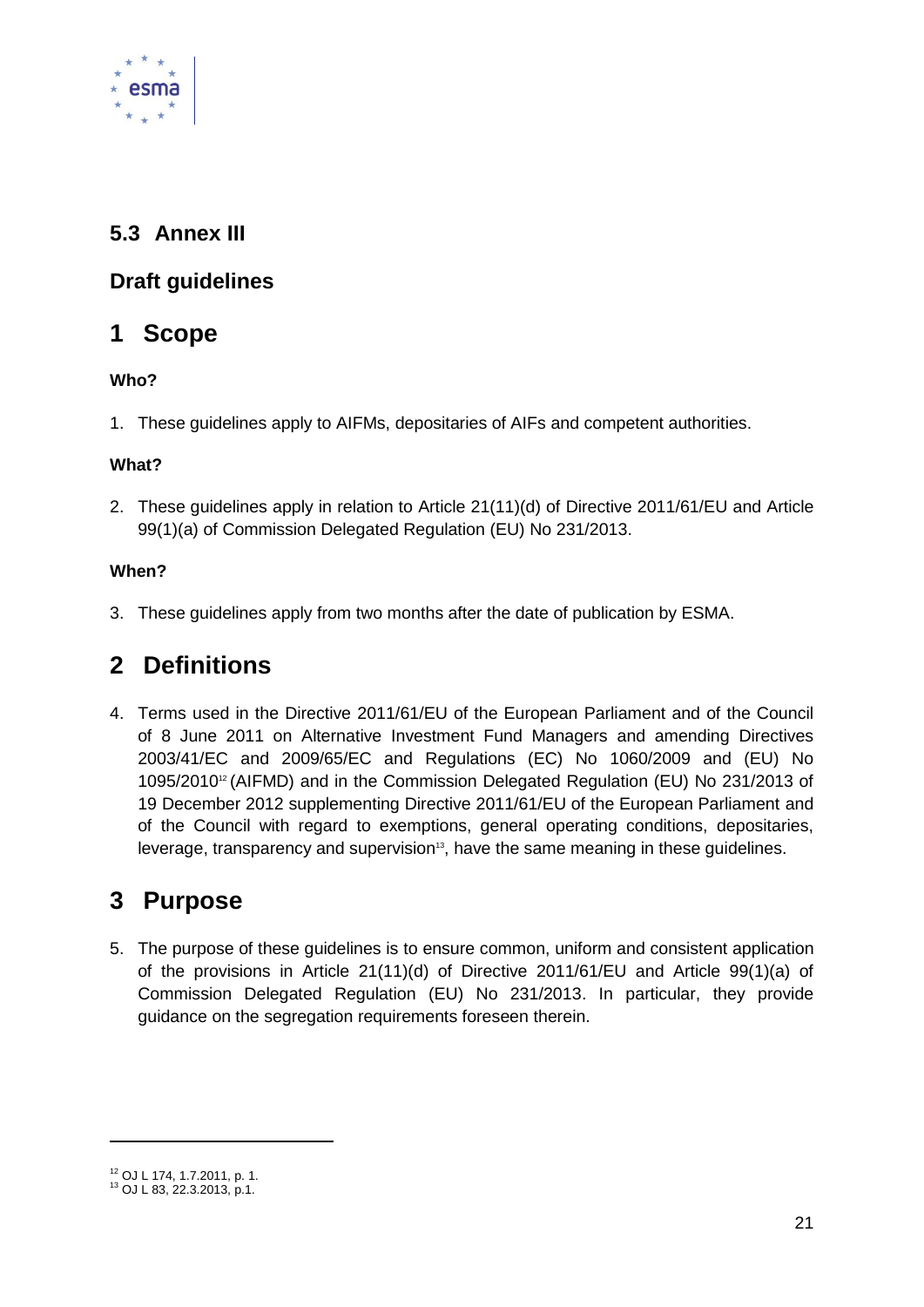

# **4 Compliance and reporting obligations**

### 4.1 Status of the guidelines

- 6. This document contains guidelines issued under Article 16 of the ESMA Regulation. In accordance with Article 16(3) of the ESMA Regulation competent authorities and financial market participants must make every effort to comply with guidelines and recommendations.
- 7. Competent authorities to whom the guidelines apply should comply by incorporating them into their supervisory practices, including where particular guidelines within the document are directed primarily at financial market participants.

### 4.2 Reporting requirements

- 8. Competent authorities to which these guidelines apply must notify ESMA whether they comply or intend to comply with the guidelines, with reasons for non-compliance, within two months of the date of publication by ESMA. In the absence of a response by this deadline, competent authorities will be considered as non-compliant. A template for notifications is available from the ESMA website.
- 9. AIFMs and depositaries of AIFs are not required to report to ESMA whether they comply with these guidelines.

# **5 Guidelines on asset segregation under the AIFMD**

### **OPTION 1**

- 10. When safe-keeping duties are delegated to a third party (including a prime broker or a collateral manager), the account on which the AIF's assets are to be kept at the level of the delegated third party (or sub-delegate) should only comprise assets of the AIF and assets of other AIFs of the same depositary.
- 11. Non-AIF assets should not be included in the account on which the AIFs assets are kept at the level of the delegated third party (or sub-delegate). Assets of other AIFs of other depositaries equally should be held in a separate account.
- 12. The chart below illustrates the level of segregation described above. It should be noted that the chart only reflects the requirements of the AIFMD and Level 2 Regulation and is without prejudice to any additional segregation requirement stemming from any other European or national legislation.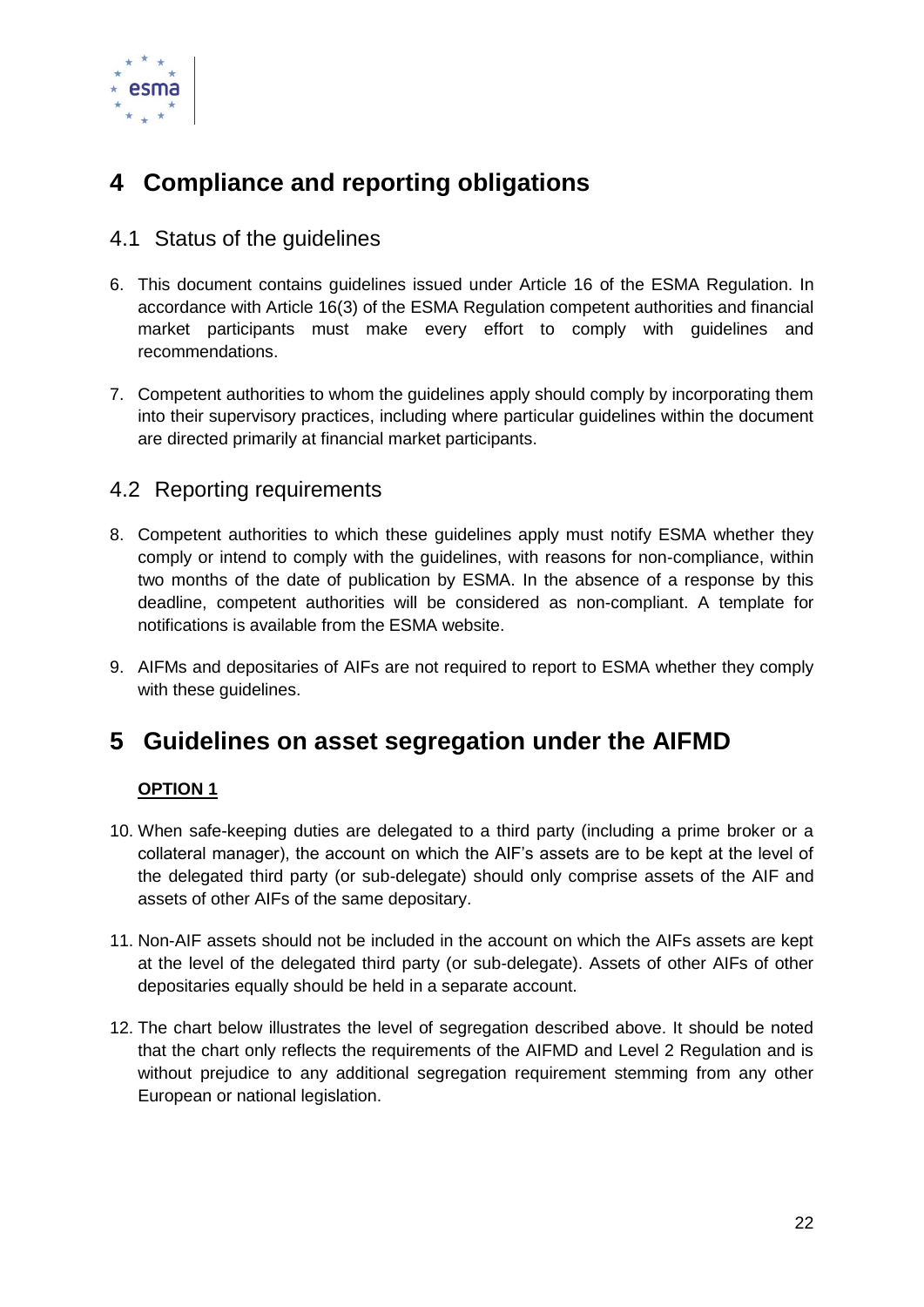



### **OPTION 2**

- 10. When safe-keeping duties are delegated to a delegate (including a prime broker or a collateral manager), the account on which the AIF's assets are to be kept at the level of the delegated third party (or sub-delegate) should only comprise assets of the AIF and assets of other AIFs.
- 11. Non-AIF assets should not be included in the account on which the AIFs assets are kept at the level of the delegated third party (or sub-delegate). However, the account on which the AIFs assets are kept may include assets from AIFs of different depositaries.
- 12. The chart below illustrates the level of segregation described above. It should be noted that the chart only reflects the requirements of the AIFMD and Level 2 Regulation and is without prejudice to any additional segregation requirement stemming from any other European or national legislation.